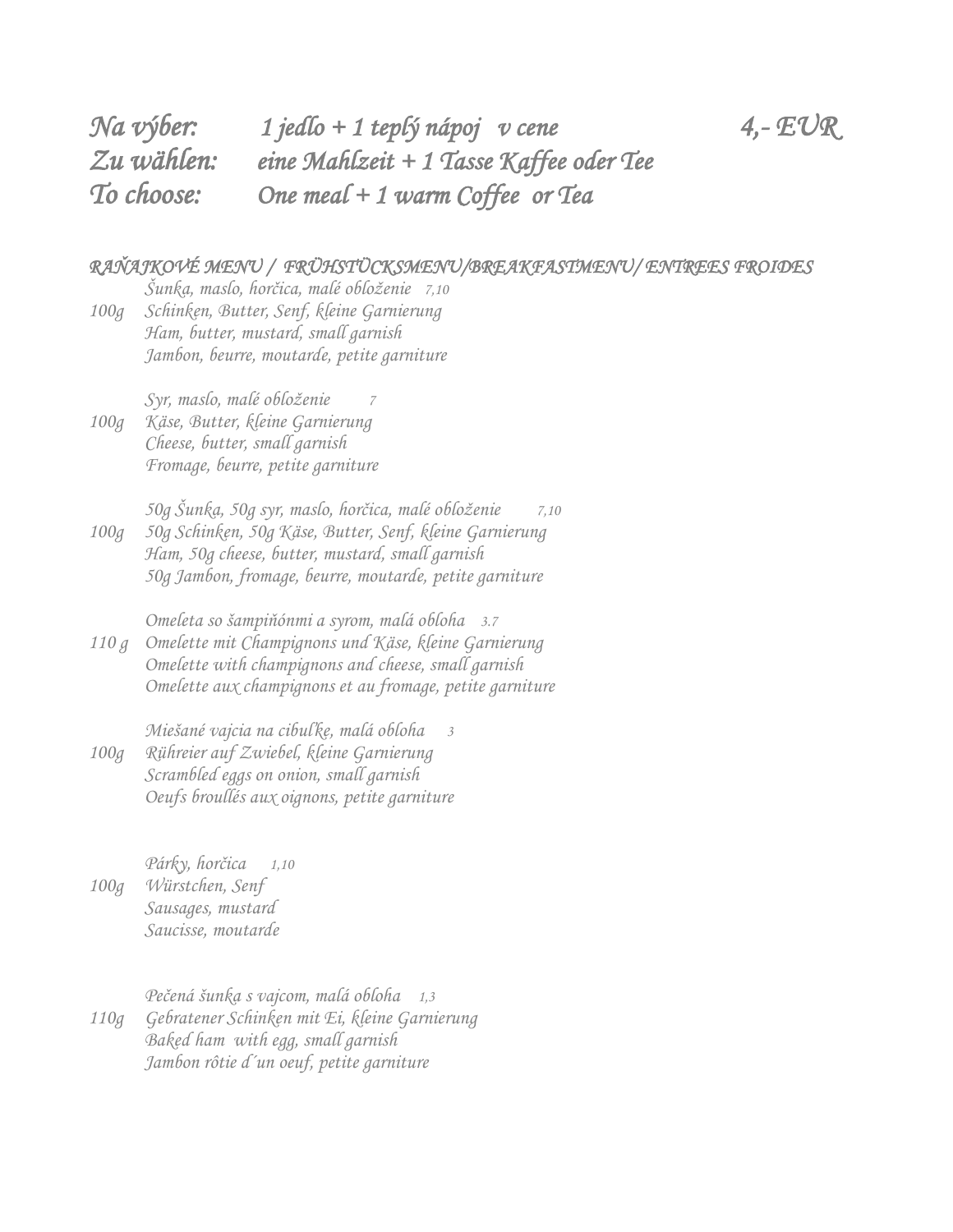*Chlieb vo vajci, malá obloha 1,3,7 4 ks/ Brot im Ei, kleine Garnierung 140g Bread in egg, small garnish Pain aux oeuf, petite garniture*

> *2ks Med, 2ks džem, 2 ks maslo + chlieb 1,3,7,12 2St. Honig, 2St. Konfitüre, 2 St. Butter + Brot 2Pc. Honey 2Pc. Jam, 2Pc. Butter + Bread 2 Miel, 2 Confiture, 2 Beurre + Pain*

| 50g  | Chlieb<br><b>Brot</b><br><b>Bread</b><br>Pain | 1, 3, 7 | $0,20$ $EVR$ |
|------|-----------------------------------------------|---------|--------------|
| 50g  | Pečivo<br>Gebäck<br>Rolls<br>Pain             | 1, 3, 7 | $0,30$ $EVR$ |
| 2dcl | Mlieko<br>Milch<br>Milk<br>Lait               | 7       | $0,70$ $EUR$ |

*POLIEVKY SUPPEN SOUPS*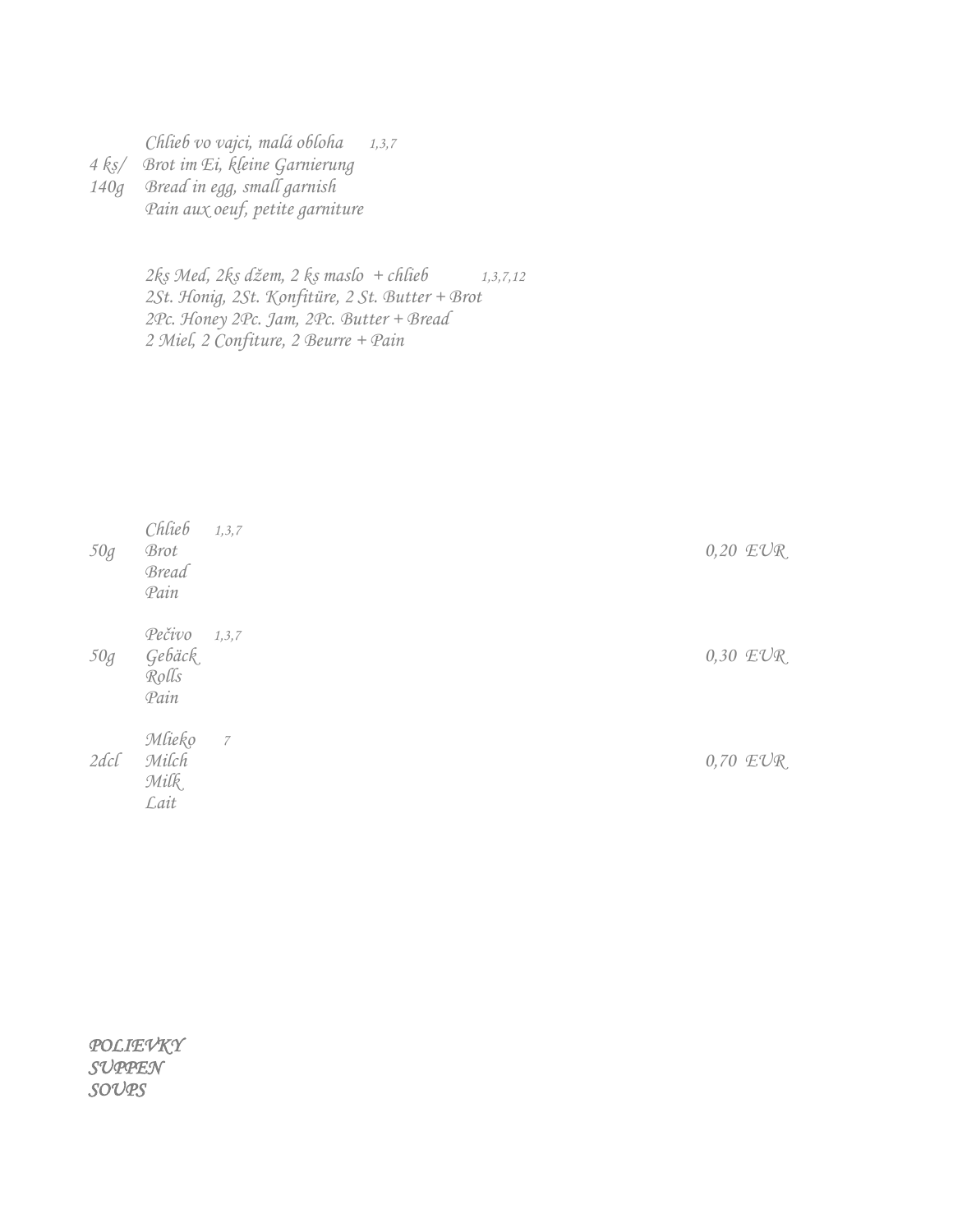#### *SOUPES*

| 0,33 | Hovädzí vývar so zeleninou a cestovinami<br>Rindfleischbrühe mit Gemüse und Teigware<br>Beefbroth with vegetables and pasta<br>Bouillon de boeuf au légumes et pates | 1, 3, 7 | $1,50 \text{ EVR}$ |
|------|----------------------------------------------------------------------------------------------------------------------------------------------------------------------|---------|--------------------|
| 0,33 | Slepačí vývar 1,37<br>Huhnersuppe<br>Chicken soup<br>Bouillon de poulet                                                                                              |         | $1,50$ $EVR$       |
| 0,33 | Cesnaková so syrom a vajcom 3,7<br>Knoblauchsuppe mit Käse und Ei<br>Garlic soup with cheese and egg<br>Soupe a l'ail au formage et oeuf                             |         | $1,50 \text{ EVR}$ |
| 0,33 | Polievka podľa dennej ponuky<br>Suppe nach Tagesangebot<br>Daily special's soup<br>Soupe l'offre du jour                                                             |         | $1,50 \text{ EVR}$ |

*HYDINA GEFLÜGEL POULTRY VOLAILLE*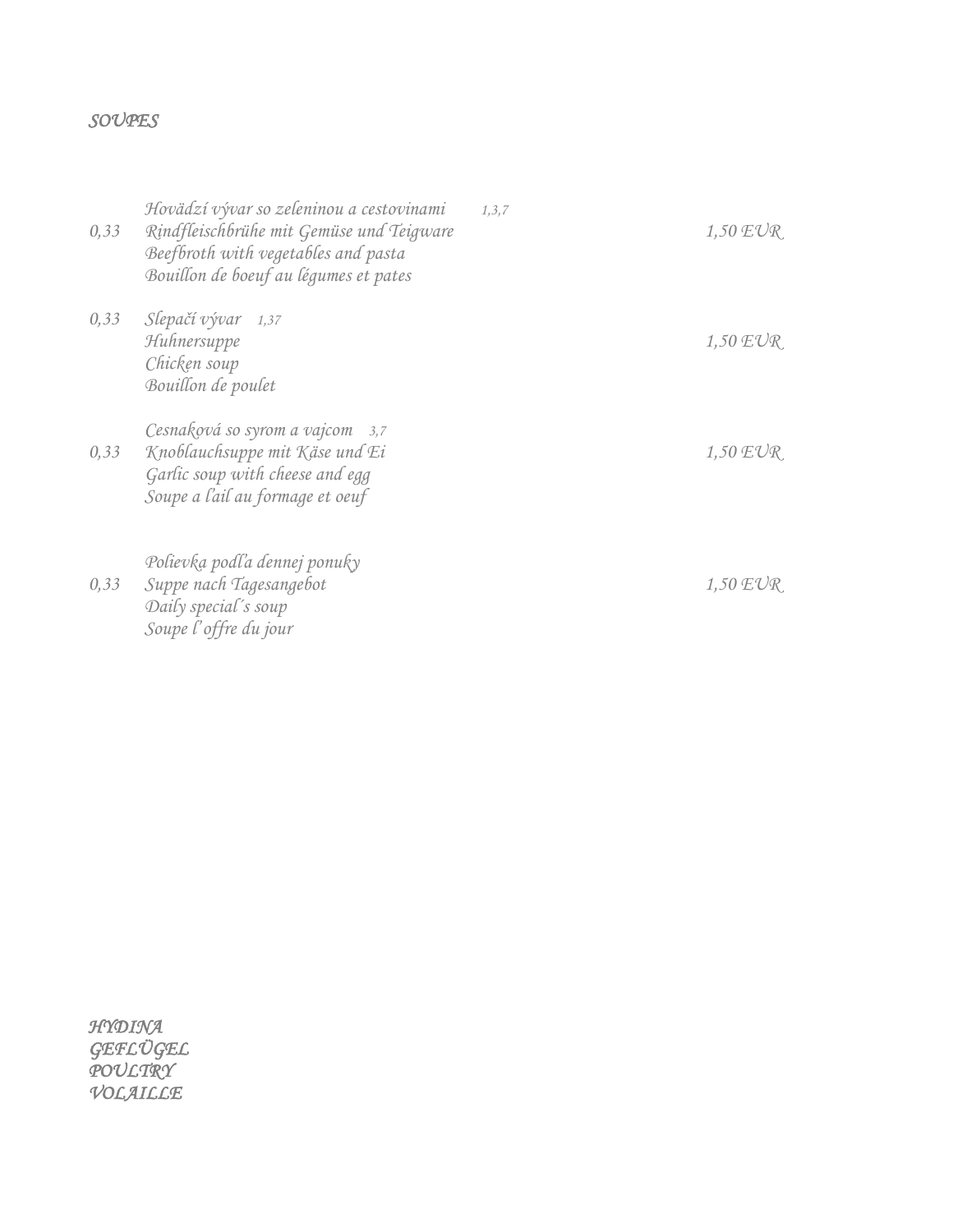| 150g | Kurací rezeň prírodný<br>$\overline{1}$<br>Hähnchenschnitzel auf Natur-Art<br>Natur chicken schnitzel<br>Blanc de poulet nature                                                                                                                                                                     | $4,20 \text{ EVR}$ |
|------|-----------------------------------------------------------------------------------------------------------------------------------------------------------------------------------------------------------------------------------------------------------------------------------------------------|--------------------|
| 150g | Vyprážaný kurací rezeň<br>1, 3, 7<br>Paniertes Hähnchenschnitzel<br>Fried chicken schnitzel, Blanc de poulet pané                                                                                                                                                                                   | 4,50 $EUR$         |
| 150g | Kurací rezeň černohorský 1,3,7<br>Hähnchenschnitzel auf Montenegro-Art<br>Montenegro chicken schnitzel<br>Blanc de poulet enrobée de pote á base de pommes deterre                                                                                                                                  | $5 - EUR$          |
| 150g | Kuracie prsia s kukuricou v nivovej omáčke<br>1,7<br>Hühnerbrust mit mais und Schimmelkäsesoße<br>Chicken breast with sweetcorn, roquefort sauce,<br>Blanc de poulet avec sauce Niva, /fromage type Roquefort /, mais                                                                               | $5 - EUR$          |
| 150g | Plnené kuracie prsia prírodné /syr, šunka,, broskyňa/ 1,7,12<br>Gefüllte Hühnerbrust /Käse, Schinken, Pfirsich/Natur Art<br>Stuffed chicken breast / cheese, ham, peach/Natur<br>Blanc de poulet farcie /fromage jambon, peche/                                                                     | 5,50 $EUR$         |
| 150g | Vyprážané kuracie prsia plnené /syr, šunka, broskyňa, trojobal/ 1,3,7,12<br>Gefüllte Hühnerbrust / Käse, Schinken, Pfirsich, Panade/<br>Stuffed chicken breast /cheese, ham, peach, traditional breadcrumbs coating/Deep fried<br>Blanc de poulet farcie /fromage, jambon, peche á trois embellage/ | $6 - EUR$          |
| 150g | Zemiaková placka plnená kuracím mäsom<br>1, 3, 7<br>Kartoffelpuffer gefüllt mit Huhnerbrust<br>Potato pancake stuffed with Chicken breast<br>Galette de pommes e terre avec viande de poulet                                                                                                        | $7 - EUR$          |

*BRAVČOVÉ MÄSO SCHWEINEFLEISCH PORK*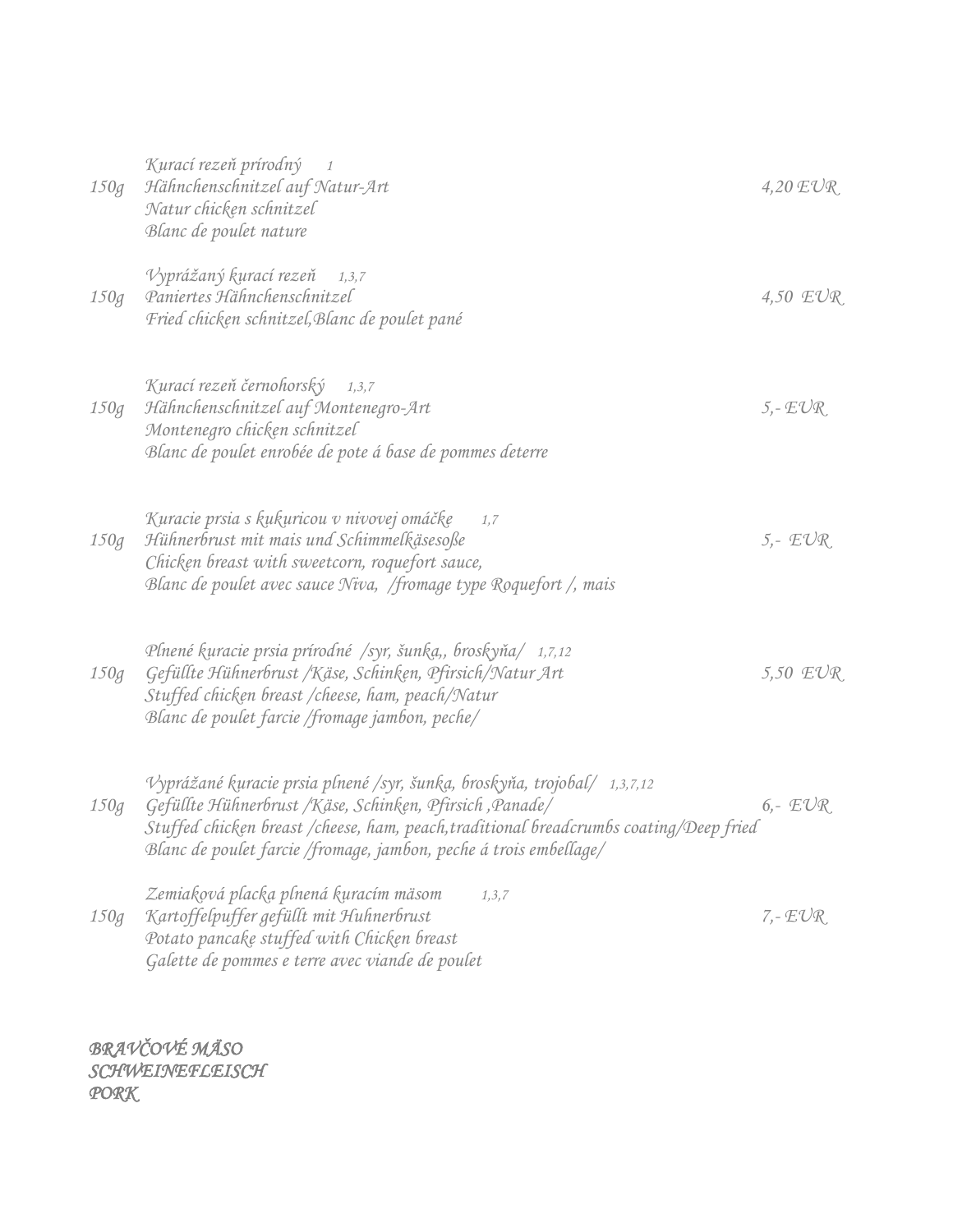#### *LE PORC*

| 150g | Bravčový rezeň prírodný<br>$\mathcal I$<br>Schweineschnitzel auf Natur-Art<br>Nature pork schnitzel<br>Escalope de porc nature                                                                                                                                                                                                                                             | $4,20 \text{ EVR}$ |
|------|----------------------------------------------------------------------------------------------------------------------------------------------------------------------------------------------------------------------------------------------------------------------------------------------------------------------------------------------------------------------------|--------------------|
| 150q | Bravčový rezeň vyprážaný<br>1, 3, 7<br>Paniertes Schweineschnitzel<br>Fried pork schnitzel<br>Escalope de porc pané, /á trois emballage/                                                                                                                                                                                                                                   | 4,50 EUR           |
| 150g | Bravčový rezeň černohorský<br>1, 3, 7<br>Schweineschnitzel auf Montenegro-Art<br>Montenegro pork schnitel<br>Escalope de porc enrobée de pate a base de pommes deterre                                                                                                                                                                                                     | $5 - EUR$          |
| 150g | Bravčový rezeň plnený prírodný /slanina, syr, / 1,7<br>Gefülltes Schweineschnitzel / Speck, Käse, /<br>Stuffed pork schnitzel /bacon, cheese, /<br>Escalope de porc farcie /lard, fromage, /                                                                                                                                                                               | $5,50$ $EVR$       |
| 150g | Bravčový rezeň plnený vyprážaný /slanina, syr, trojobal/<br>1, 3, 7<br>Gefülltes Schweineschnitzel / Speck, Käse, Panade/<br>Stuffed pork schnitzel /bacon, cheese, traditional breadcrumbs coating/<br>Escalope de porc farcie /lard, fromage, á trois emballage/                                                                                                         | $6 - EUR$          |
|      | Bravčový rezeň zámocký /bravčové mäso, kuracia pečeň, šampiňóny, volské oko/ 1,3<br>150+50g Schweineschnitzel auf Schloss-Art / Schweinefleisch, Hühnerleber,<br>Champignons, Spiegelei/<br>Castle pork schnitzel /pork meat, chicken liver, champignons, fried egg/<br>Escalope de porc de chateau /viande du porc, foies de volaille, champignons, oeufs<br>sur le plat/ | $7 - EUR$          |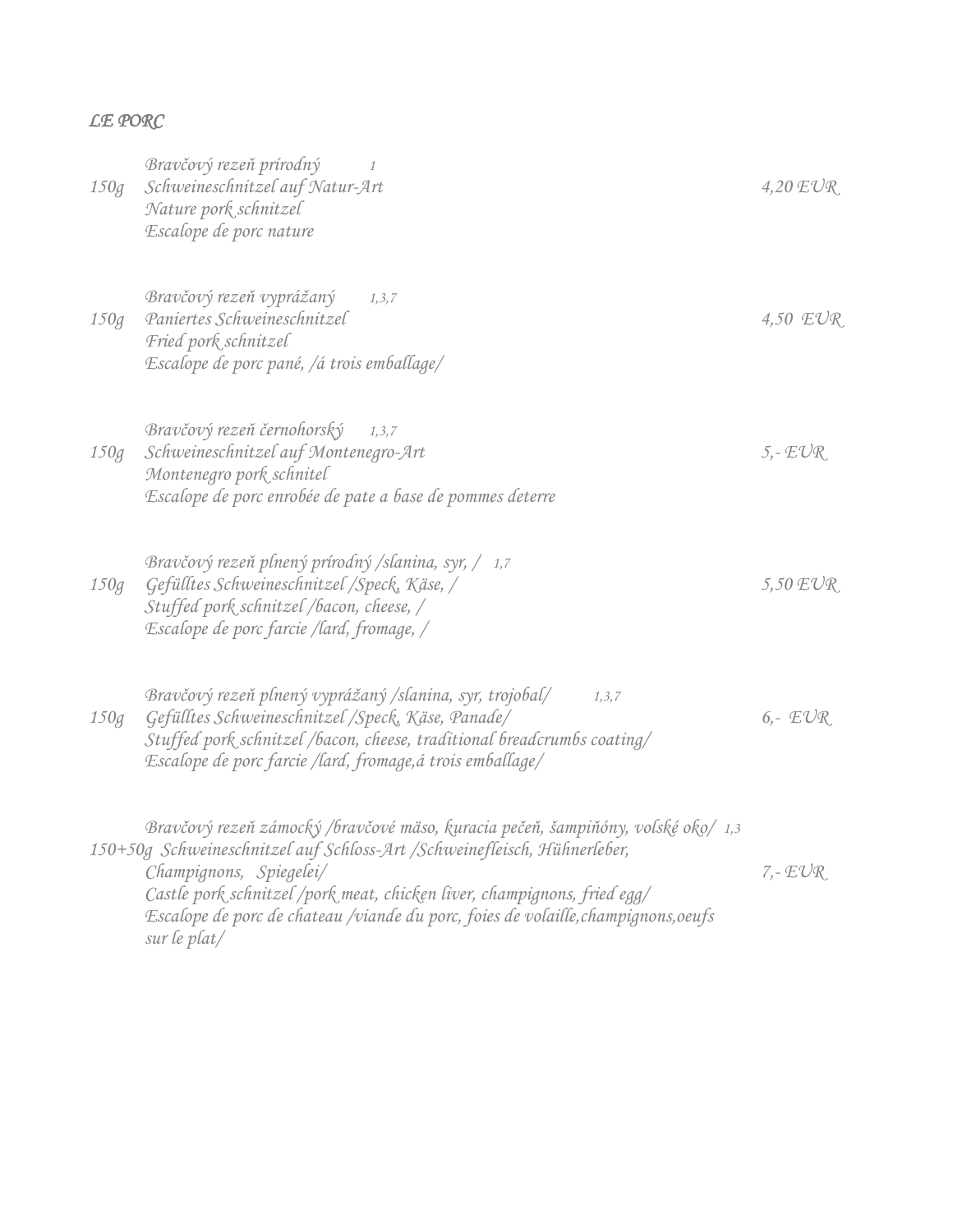*RYBY FISCHE FISH POISSONS* 

| 150g | Rybie filé na masle 1,4,7<br>Fischfilet auf Butter<br>Fish fillet on butter<br>Filet de poisson au beurre | 4,2 $EUR$ |
|------|-----------------------------------------------------------------------------------------------------------|-----------|
| 150g | Vyprážené rybie filé 1,3,4,7<br>Paniertes Fischfilet<br>Fried fish fillet<br>Filet de poisson pané        | 4,5 $EUR$ |
|      | Steak z lososa na masle 4,7<br>150g Lachssteak auf Butter                                                 | $8 - EUR$ |

*BEZMÄSITÉ JEDLÁ FLEISCHLOSE GERICHTE MEATLESS DISHES PLATS MAIGRES* 

*Salmon steak on butter*

*Steak de saumon au beurre, petite garniture*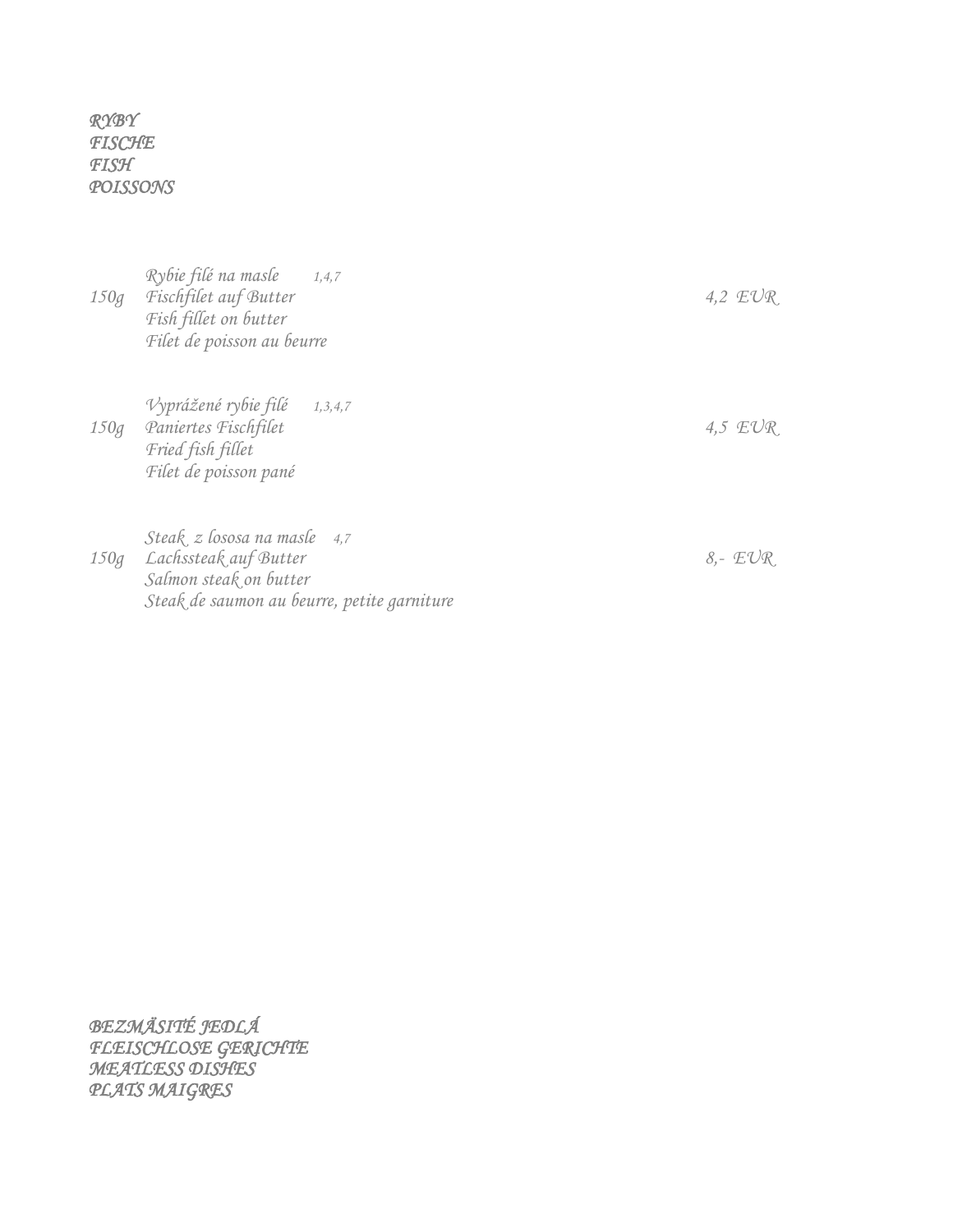*Vyprážaný syr 1,3,7 100g Panierter Käse 3,5 EUR Fried cheese Fromage (type eidam) pané*

*Vyprážaný syr so šunkou 1,3,7 120g Panierter Käse mit Schinken 4,5 EUR Fried cheese with ham Fromage (type eidam) pané avec jambon*

*Grilovaný plesnivec, brusnicový džem 7,12 120g Edelweiß Kasse Grill Preiselbeer jam 4,5 EUR Grilled camembert, cranberries jam Plesnivec (fromage type camembert) ,canneberges*

*PRÍLOHY BEILAGEN SIDE DISHES*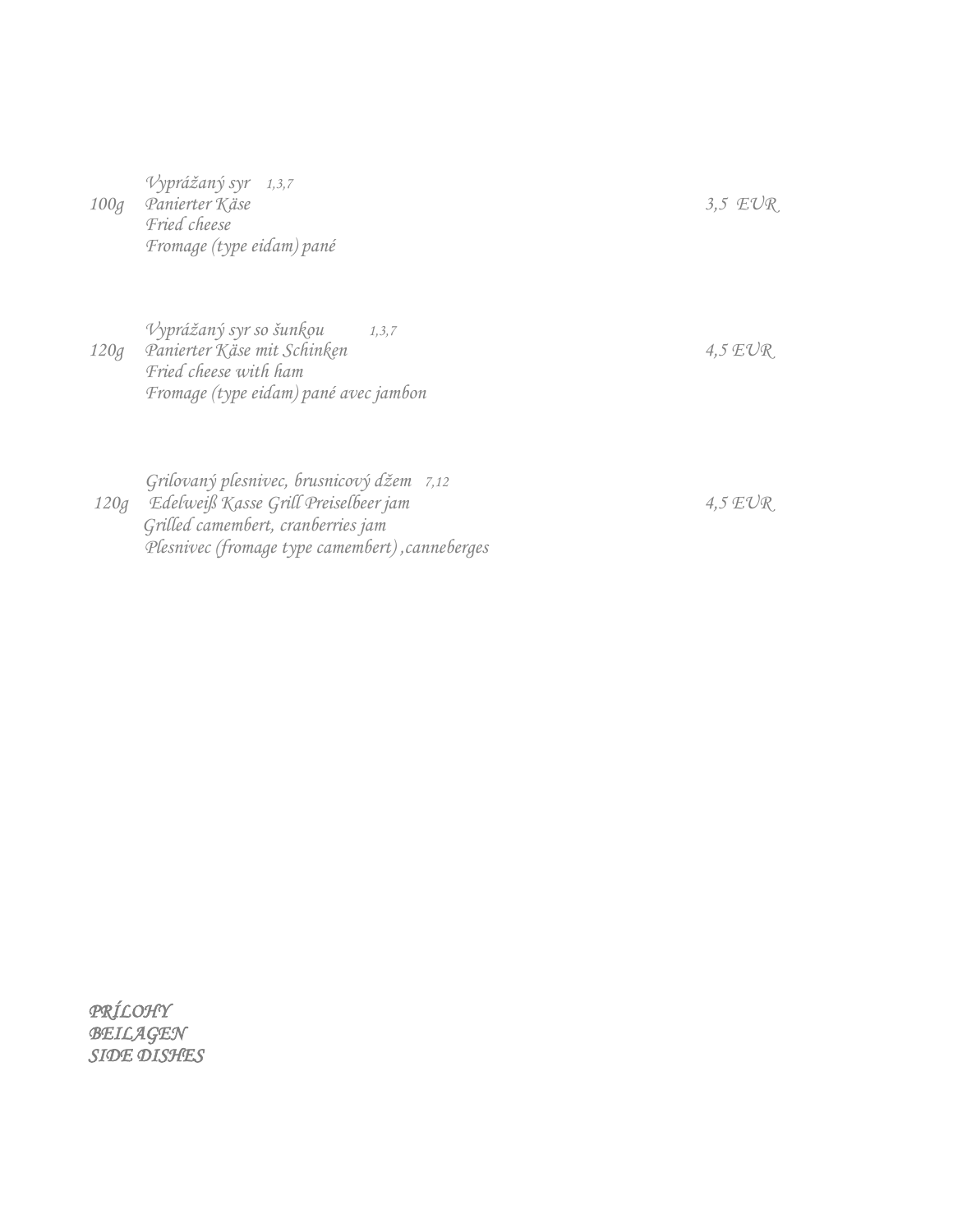| 200g | Zemiaky varené<br>Gekochte Kartoffeln<br>Boiled potatoes<br>Pommes de terres á l'eau                   | $1,20$ $EUR$ |
|------|--------------------------------------------------------------------------------------------------------|--------------|
| 200g | Opekané zemiaky<br>Bratkartoffeln<br>Roasted potatoes<br>Pommes sautées                                | $1,50$ $EVR$ |
| 150g | Hranolky<br>$\mathcal{I}$<br>Pommes-frites<br>Fries                                                    | $1,5$ $EUR$  |
| 150g | Steakové hranolky<br>$\mathcal{I}$<br>Steak Pommes-frites                                              | $2 - EUR$    |
| 150g | Batátové hranolky<br>Sweet Potato Fries                                                                | $3, - EUR$   |
| 150g | Ryža<br>Reis<br>Rice<br>Riz                                                                            | $1,20$ $EUR$ |
| 200g | Dusená zelenina na masle<br>$\overline{7}$<br>Steamed vegetables with butter<br>Dampfgemúse mit butter | $2.5$ $EUR$  |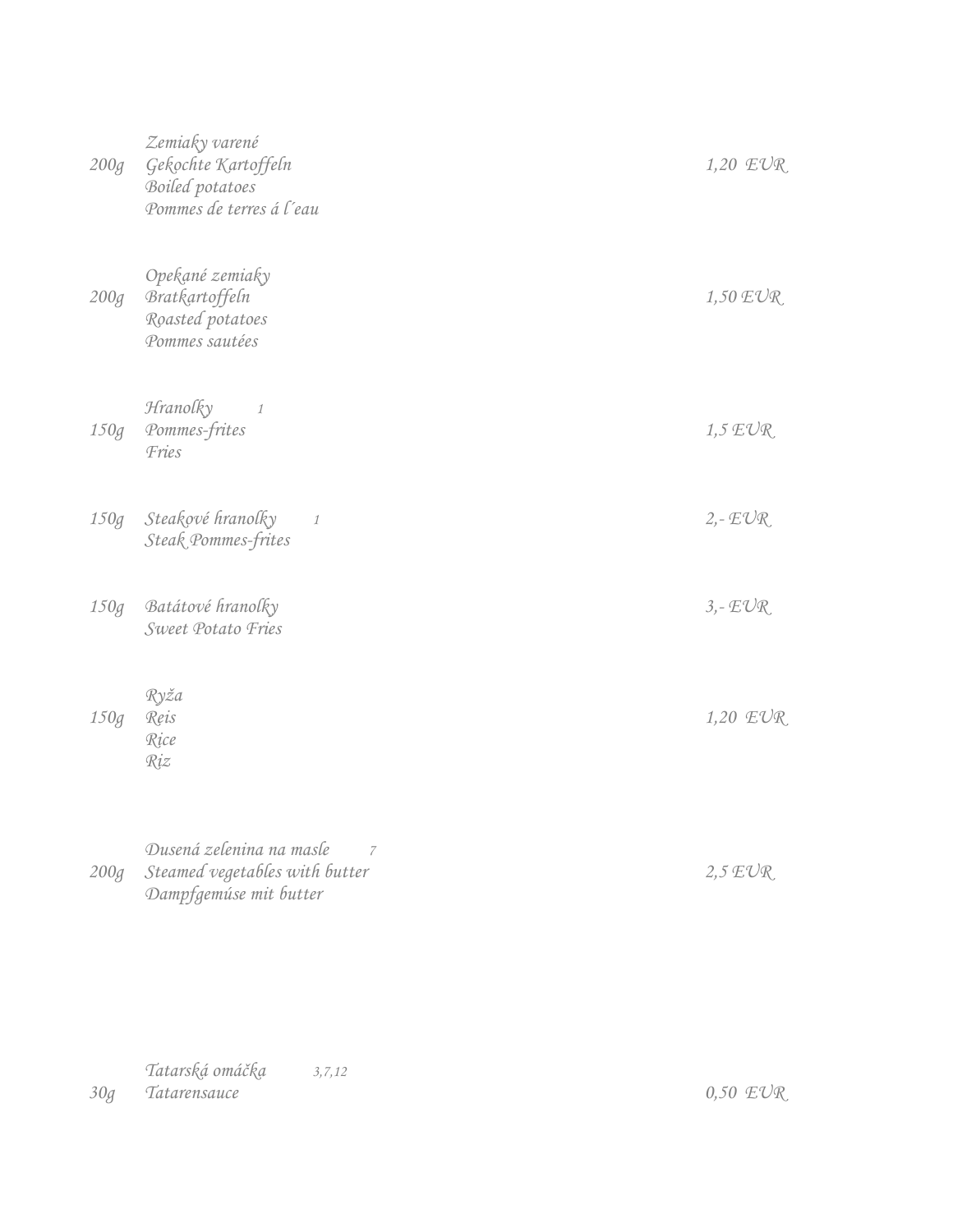*Tartare sauce Sauce tartare*

*Kečup 12 30g Ketchup 0,50 EUR*

*Horčica 10 30g Senf 0,50 EUR Mustard Moutarde*

*Sterilizované uhorky, feferóny, baraní roh 12 200g Sauergurken, Peperoni, Paprika 2,- EUR Gherkins, hot peppers, pepper Conconbres au vinaigre, piperoni,* 

*Kompót 12 200g Kompott 2,- EUR Compote*

| ŠALÁTY |
|--------|
| SALATE |
| SALADS |
| SALADS |

*Miešaný šalát s kuracím mäsom 3,7 100gmäso Mischsalat mit Hühnerfleisch 5,- EUR*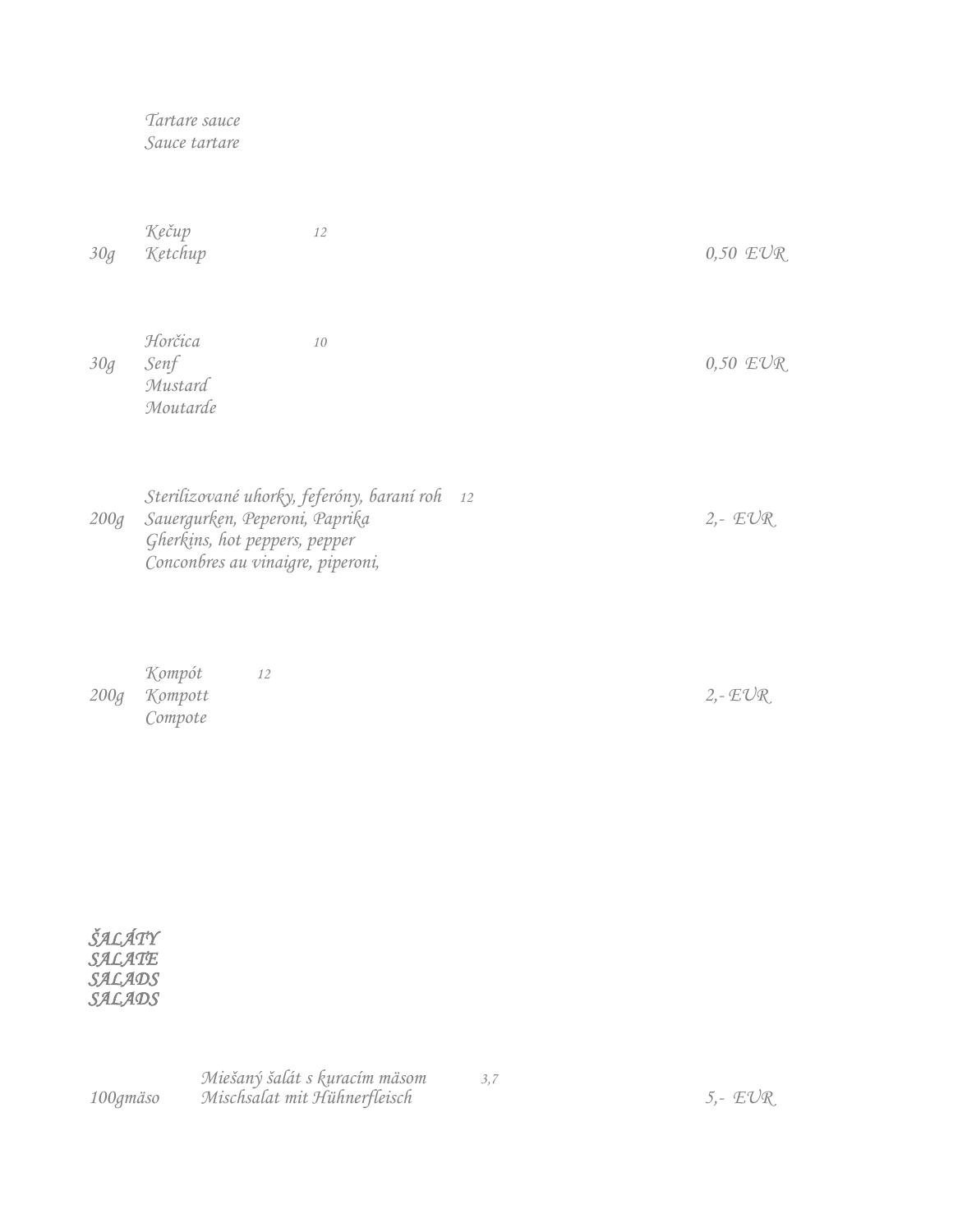*+200gzelenina Mixed salad with chicken meat +40g dressing De green mélangé avec viande de poulet* 

| 100gsyr<br>+200gzelenina<br>+40g dressing |                                           | Šopský šalát 3,7<br>Salat mit Käse<br>Salad wit cheese<br>Salade "Šopský" (concombre, tomates, poivron, fromage                                                                                   | $5 - EUR$                |
|-------------------------------------------|-------------------------------------------|---------------------------------------------------------------------------------------------------------------------------------------------------------------------------------------------------|--------------------------|
| 150g                                      | Mischsalat<br>Mixed salad<br>Salade mixte | Miešaný šalát<br>12                                                                                                                                                                               | $2, -EUR$                |
| 150g                                      |                                           | Uhorkový /uhorky, nálev/<br>12<br>Gurkensalat /Gurken, Aufguss/<br>Cucumber salad /cucumber, dressing/<br>Salade de concombre                                                                     | $2 - EUR$                |
| 150g                                      |                                           | Rajčinový s cibuľou /rajčiny, cibuľa, nálev/ 12<br>Tomatensalat mit Zwiebel / Tomaten, Zwiebel, Aufguss/<br>Tomato salad with onion / tomatoes, onion, dressing/<br>Salade de tomates avec oignon | $2 - EUR$                |
| 150g                                      |                                           | Kapustový šalát, nálev<br>12<br>Kohl-Salat/Kohl, Aufguss/<br>Cabbage salad<br>Salade de chou                                                                                                      | $2 - EUR$                |
| PASTA<br>PÁTES                            | CESTOVINY<br>TEIGWARE                     |                                                                                                                                                                                                   |                          |
| 200q<br>200q                              |                                           | Spagety - Spaghetti<br>1, 3, 7<br>Tricolore - Tricolore<br>1, 3, 7                                                                                                                                | $3, - EUR$<br>$3, - EUR$ |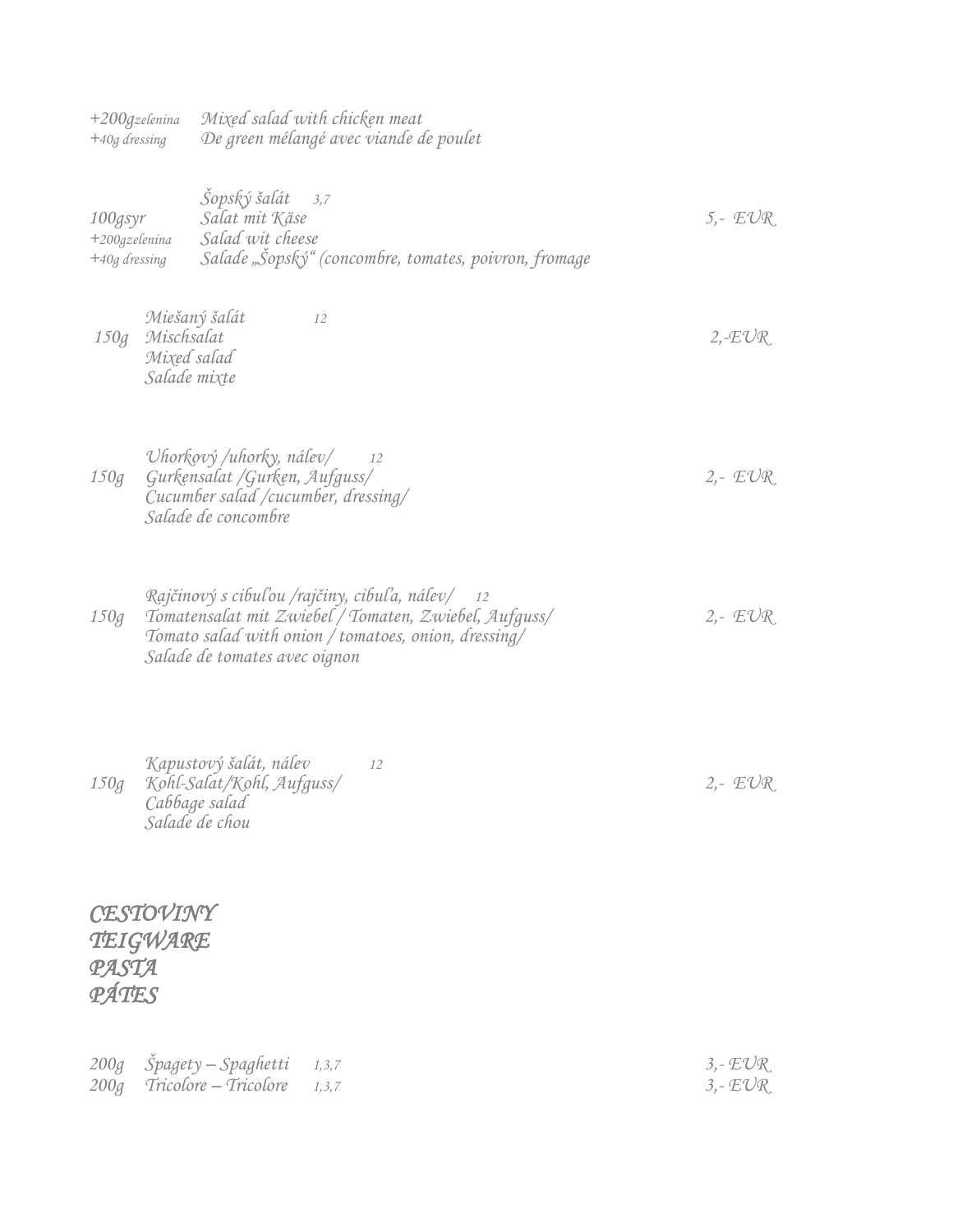### *Teplé omáčky Warme Saucen Warm sauces Sauces*

*150g Al funghi /hubovo - smotanová/ 1,7 3,- EUR /Pilzen - Sahne/ /mushrooms - cream/ /champignons, créme/ 150g Carbonara /šunka, pór, vajce, smotana/ 1,3,7 3,- E UR / Schinken, Lauch, Ei, Sahne/ /ham, leek, egg, cream / jambon, poireau, oeuf,créme/*

### *KVÁSKOVÁ PIZZA*

| 1.450g HAWAI              | 1, 3, 7, 12 | /syr, šunka, ananás/<br>/Käse, Schinken, Ananas/<br>/cheese, ham, pineapple/<br>/fromage, jambon, ananas/                                            | 5,- $E\mathcal{V}R$ |
|---------------------------|-------------|------------------------------------------------------------------------------------------------------------------------------------------------------|---------------------|
| 2.400g 3 FORMAGI 1,3,7,12 |             | /eidam, niva, oštiepok/<br>/Edamer, Schimmelkäse, Räucherkäse/<br>/edam, roquefort, smoked cheese/<br>/eidam, Niva (fromage type Roquefort), fromage | 5,50 $EUR$          |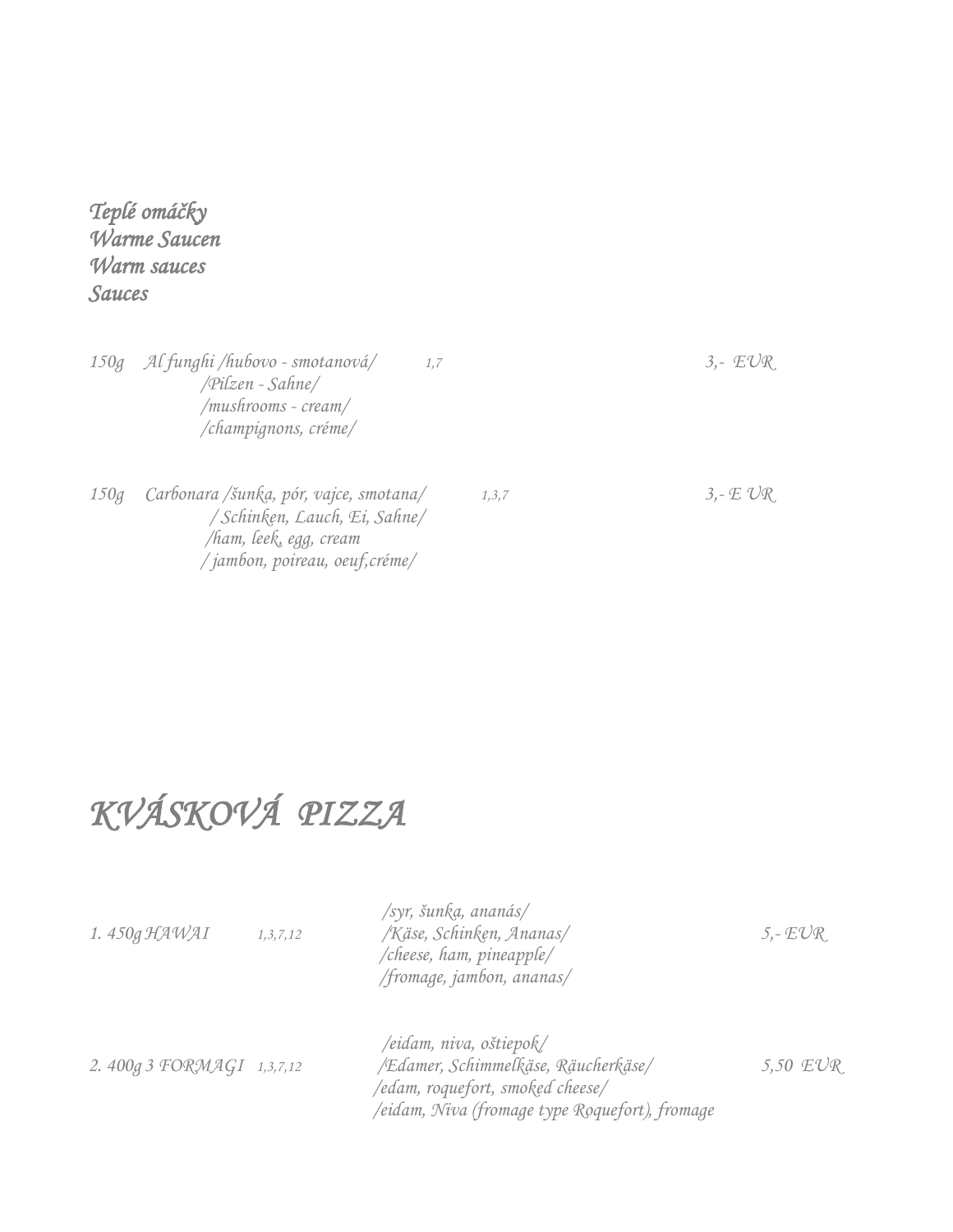#### *fumé slovaque "oštiepok"/*

| 3.550g PROVINCIALE         | 1, 3, 7, 12  | $\frac{1}{s}$ syr, šunką, šampiňóny, cibuľa, údený bok<br>/Käse, Schinken, Champignons, Zwiebel,<br>geräuchertes Bauchfleisch/<br>/cheese, ham, champignons, onion, smoked flitch/<br>fromage, jambon, champignons, oignon, côte de<br>porc fumée/                                                  | $6 - EUR$ |
|----------------------------|--------------|-----------------------------------------------------------------------------------------------------------------------------------------------------------------------------------------------------------------------------------------------------------------------------------------------------|-----------|
| 4.450g CALIFORNIA 1,3,7,12 |              | /syr, šunka, kukurica/<br>/Käse, Schinken, Mais/<br>$/$ cheese, ham, sweetcorn $/$<br>/fromage, jambon, mais/                                                                                                                                                                                       | $5 - EUR$ |
| 5.550g BACON               | 1, 3, 7, 12  | /Syr, šunka, údený bok, kukurica, feferóny/<br>/Käse, Schinken, Speck, Mais, Peperoni/<br>/cheese, ham, bacon, sweetcorn, hot peppers/<br>/fromage, jambon, côte de porc fumée, mais, piperons/                                                                                                     | $6 - EUR$ |
| $6.450g$ $FUNGHI$          | 1, 3, 7, 12  | $\sqrt{syn}$ , šunka, šampiňóny<br>/Käse, Schinken, Champignons/<br>$/$ cheese, ham, champignons $/$<br>/ fromage, jambon, champignons /                                                                                                                                                            | $5 - EUR$ |
| 1, 3, 7, 12                | $sw$ etcorn/ | 7. 650g ZÁMOCKÁ /syr, šunka, údený bok, salám, cibuľa, šampiňóny, kukurica/<br>/Käse, Schinken, geräuchertes Bauchfleisch, Salami, Zwiebel<br>Champignons, Mais/cheese, ham, smoked flitch, salami, onion, champignons,<br>/fromage, jambon, côte de porc fumée, salami, oignon, champignons, mais/ | $7 - EUR$ |
|                            |              |                                                                                                                                                                                                                                                                                                     |           |

 *DOBLOK /šunka, syr, salám,slanina/ 1,7,12 8. 50g MEHRGEWICHT /Schinken, Käse, Salami, Speck/ 1,- EUR MORE WEIGHT /ham, cheese, salami,bacon/ Paiement en sus /jambon, fromage, salami/*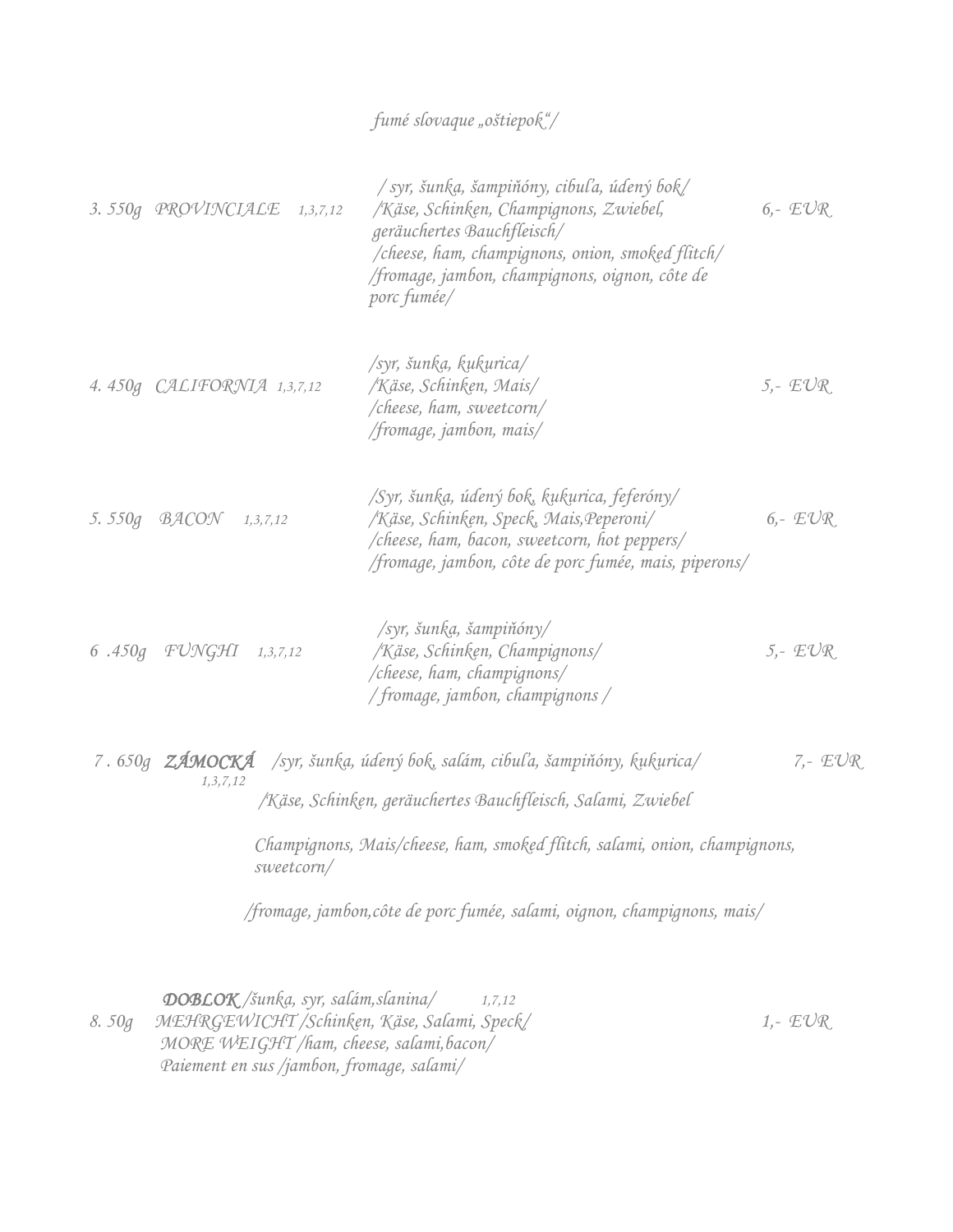| 9. $50g$         | $\overline{\text{DOBLOK}}$ /kukurica, šampiňóny-50g/ 12<br>MEHRGEWICHT /Mais, Champignons, -50g/<br>Paiement en sus /mais, champignons, - 50g/ | MORE WEIGHT /sweetcorn, champignons, olives, hot peppers -50g/ | $0.60$ $EUR$ |
|------------------|------------------------------------------------------------------------------------------------------------------------------------------------|----------------------------------------------------------------|--------------|
| 9.30q            | <b>DOBLOK</b> /olivy, feferóny<br>MEHRGEWICHT / Oliven, Peperoni<br>MORE WEIGHT / olives, hot peppers /<br>Paiement en sus olives, piperons    | 12                                                             | $0.60$ $EUR$ |
|                  | PIZZA ŠTANGLE<br>10. 250g PIZZASTANGEN<br>PIZZA BREADSTICKS<br>PIZZA BATONS                                                                    | 1, 3, 7                                                        | 2,30 $EUR$   |
|                  | DRESING CESNAKOVÝ<br>11. 50g KNOBLAUCHDRESSING<br>GARLIC DRESSING<br>DRESSING d'ail                                                            | 3, 7, 12                                                       | $1.7$ $EUR$  |
|                  | DRESING PIKANTNÝ<br>12. 50g PIKANTES DRESSING<br>SPICY DRESSING<br><b>DRESSING</b> piquant                                                     | 3, 7, 12                                                       | $1. - EUR$   |
| <b>DEZERTY</b>   |                                                                                                                                                |                                                                |              |
| <b>DESSERTEN</b> |                                                                                                                                                |                                                                |              |

#### *DESSERTS*

| 150q | Palacinky s ovocím, čokoládou a šľahačkou<br>Pfannkuchen mit Obst, Schokolade, Schlagsahne<br>Crepes with fruit, chocolate, whipped cream<br>Crepes aux fruits, chocolat, créme Chantilly | 1, 3, 7, 12 | $4.-EUR$ |
|------|-------------------------------------------------------------------------------------------------------------------------------------------------------------------------------------------|-------------|----------|
| 100q | Čokoládová tortička, horúce maliny, šľahačka<br>Chocolate cake, hot raspberries, whipped cream                                                                                            | 1, 3, 7, 12 | $4.-EUR$ |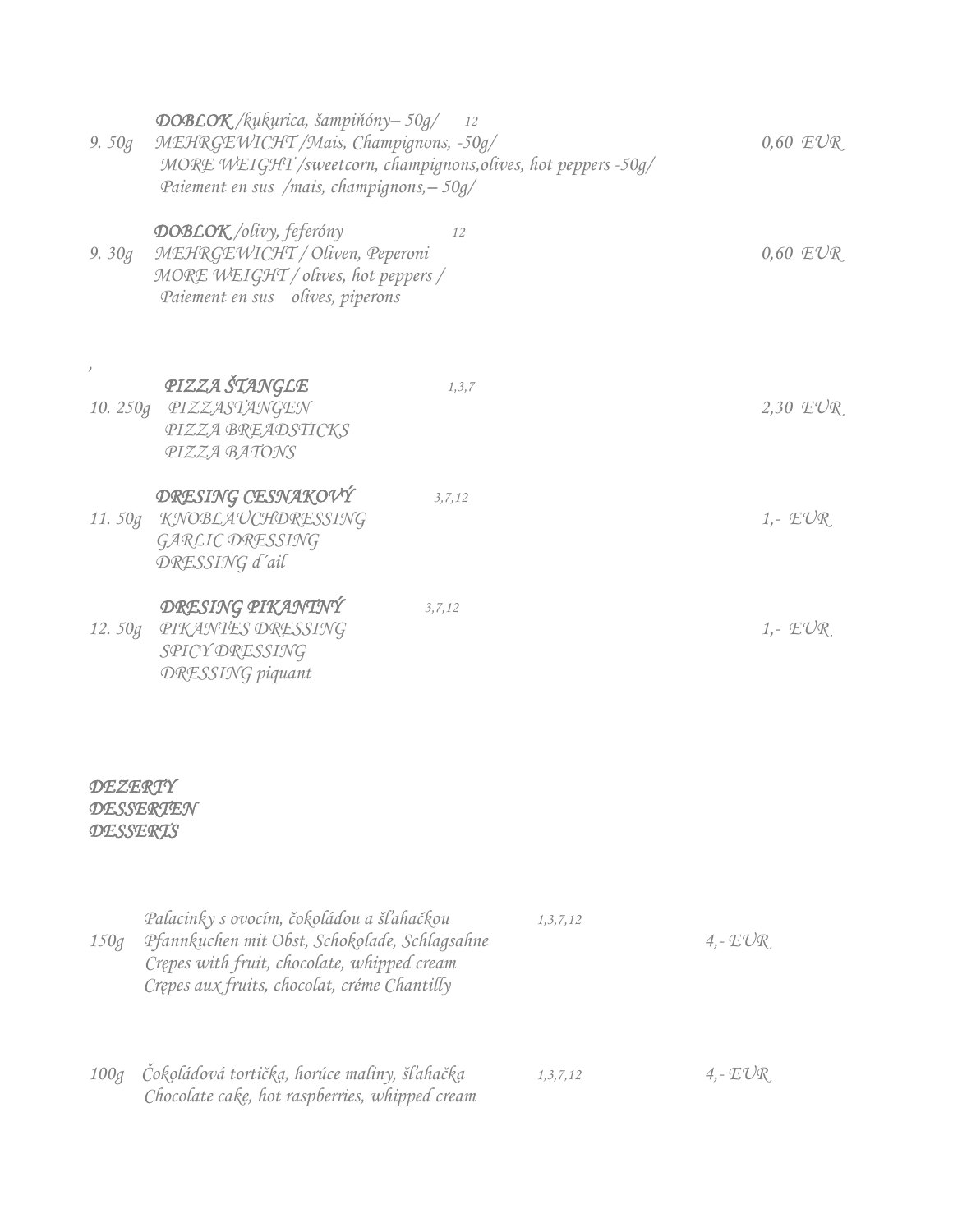#### *POCHUTINY SNACKS QUELQUE CHOSE A SE METTRE SOUS LA DENT*

|      | 70-77g Chips Lays                            | $1,50$ $EUR$ |
|------|----------------------------------------------|--------------|
| 60g  | Chrumky                                      | $1,  EUR$    |
| 60g  | Pistácie                                     | 1,70 EUR     |
| 100q | Arašidy<br>Erdnüsse<br>Peanuts<br>Cacahuetes | $1, -EUR$    |
|      | Dru tyčinky                                  |              |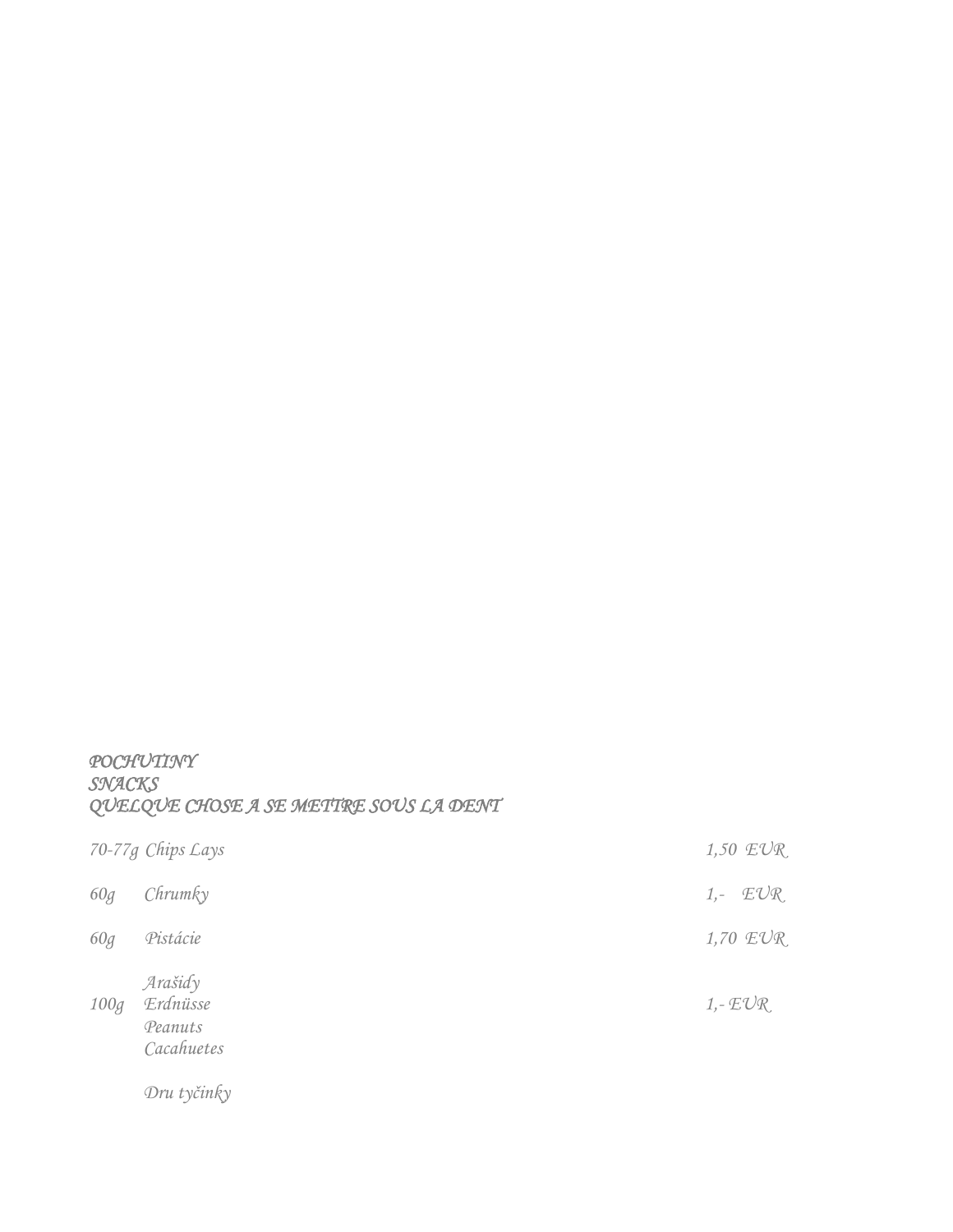| 45g                                                                 | Dru Stäbchen<br>Dru sticks<br>Dru batons salés      | 0,90 EUR                                           |
|---------------------------------------------------------------------|-----------------------------------------------------|----------------------------------------------------|
| 20g                                                                 | Kinder vajce                                        | $1,50$ $EUR$                                       |
| 100g                                                                | Milka                                               | $2 - EUR$                                          |
| 50g                                                                 | Mila,, Horalka                                      | $0,90$ $EVR$                                       |
| $18g$                                                               | Tic tac                                             | $0,80$ $EVR$                                       |
| $90g$                                                               | <i>JOJO</i>                                         | 1,20 EUR                                           |
| $14g\,$                                                             | Orbit dražé                                         | $1.$ $EUR$                                         |
| Zapaľovač<br>Feuerzeug<br>${\it Lighter}$<br>Allumettes<br>APERITIF |                                                     | $1, -EUR$                                          |
| 0,11<br>0,1<br>0,1<br>0,050                                         | Primát<br>Cinzano<br>Martini<br>Aperol              | 1,20 EUR<br>1,70 EUR<br>EUR<br>$2,-$<br>1,50 $EUR$ |
|                                                                     | 0,02 cl MONIN SIRUP                                 | $0,50$ $EVR$                                       |
| VÍNO<br>WEINE<br>WINES                                              |                                                     |                                                    |
| $1\ell$                                                             | Biele vino<br>Weisswein<br>White wine<br>Vin blancs | $5$ - $EVR$                                        |

*Červené víno*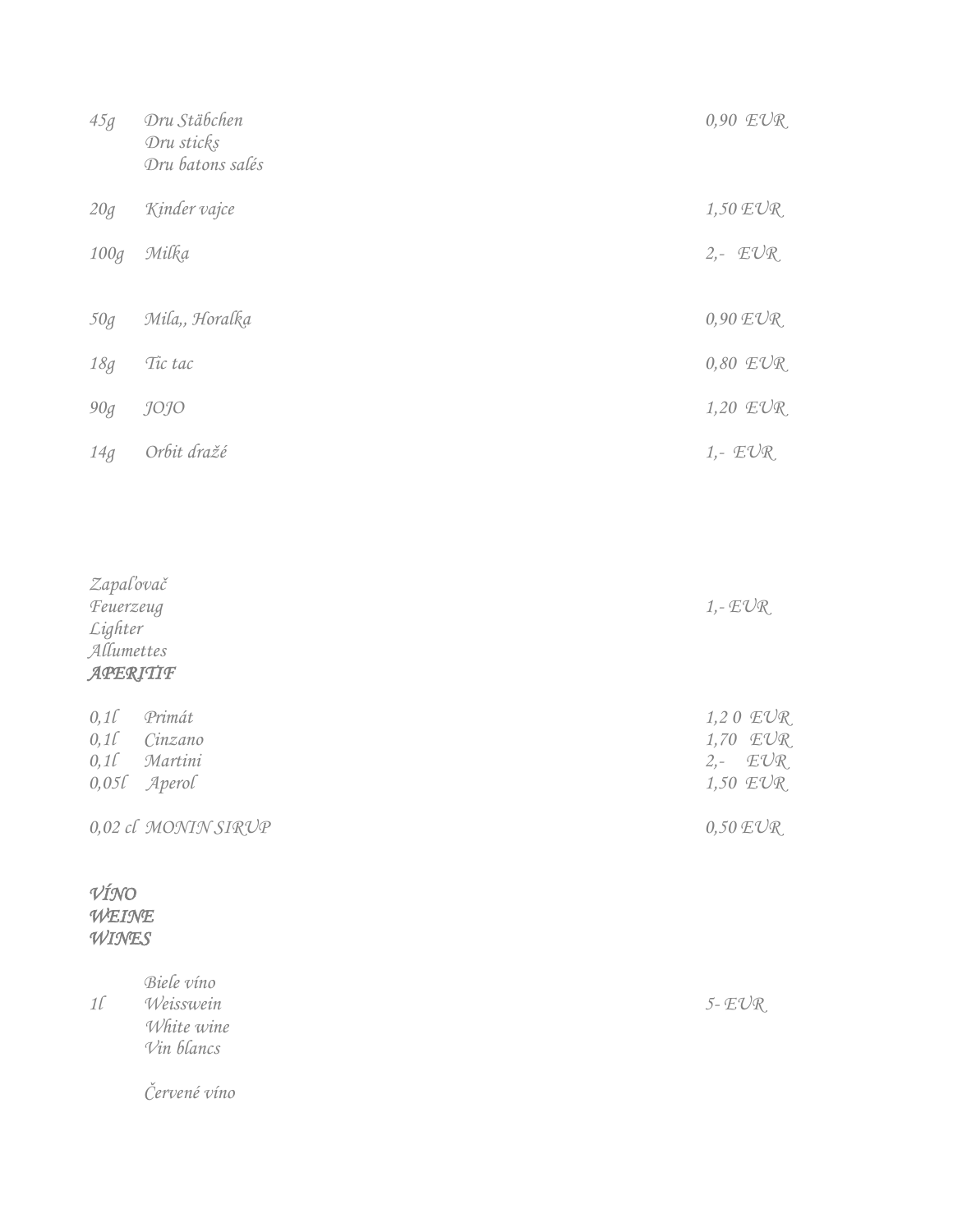| $1\ell$                             | Rotwein<br>Red wine<br>Vin rouges                                       | $5. - EUR$                               |
|-------------------------------------|-------------------------------------------------------------------------|------------------------------------------|
| $0,7\ell$<br>$0,7\ell$<br>$0,7\ell$ | Ročníkové víno biele<br>Ročníkové víno červené<br>Ročníkové víno ružové | 8,50 EUR<br>$8,50$ $EUR$<br>$8,50$ $EVR$ |
|                                     |                                                                         |                                          |

#### *ŠUMIVÉ VÍNA SEKTE SPARKLING WINES VINS MOUSSEUX*

| $0,7$ l Hubert de luxe     | 10, $-EUR$ |
|----------------------------|------------|
| $0.7$ <i>l</i> Hubert Brut | 10, $-EUR$ |
| $0,75$ l Prosecco          | 15,- EVR   |

#### *PIVO ČAPOVANÉ BIER VOM FASS DRAUGHT BEER BIERES A LA PRESSION*

|           | $0.31$ KRUSOVICE 10%<br>$0.5$ f KRUŠOVICE 10% | 1,05 EVR<br>$1,70 \ E\mathrm{\mathrm{U}}\mathrm{\mathrm{R}}$ |
|-----------|-----------------------------------------------|--------------------------------------------------------------|
| $0,3\ell$ | ZLATÝ BAŽANT Radler nealko                    | $1.05$ EVR                                                   |
| 0,5l      | ZLATÝ BAŽANT Radler nealko                    | $1,70 \ EUR$                                                 |

*PIVO FLAŠKOVÉ a plech 0,5l FLASCHENBIER BOTTLED BEER BIERES EN BOUTEILLE*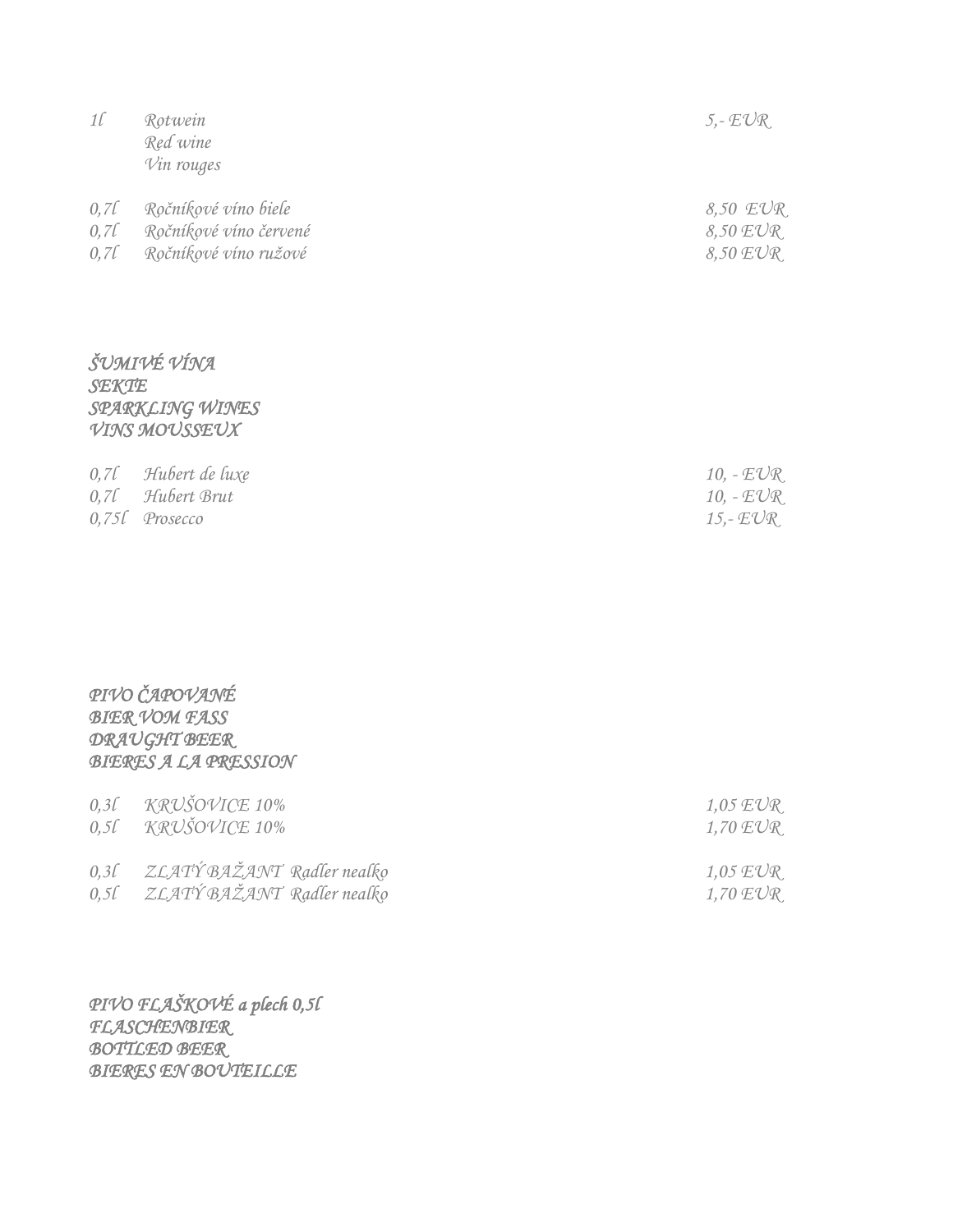| $0,5\ell$ | Plzeň 12%                                                | $2 - EUR$  |
|-----------|----------------------------------------------------------|------------|
| $0,5\ell$ | ZLATÝ BAŽANT 73 fľaša                                    | $2. - EUR$ |
| $0,5\ell$ | ZLATÝ BAŽANT Čierne pivo<br>- Schwarzbier<br>- Dark beer | $2 - EUR$  |
| $0,5\ell$ | ZLATÝ BAŽANT 0,0 fľaša                                   | $2 - EUR$  |
| 0,5l      | KRUŠOVICE 10% plech                                      | $2 - EUR$  |
| $0,5\ell$ | ZLATÝ BAŽANT 0,0 plech                                   | $2 - EUR$  |
| $0,5\ell$ | ZLATÝ BAŽANT 0,0 radler plech                            | $2 - EUR$  |
| $0,5\ell$ | ZLATÝ BAŽANT radler alko plech                           | $2 - EUR$  |

#### *DESTILÁTY BRANNTWEINE LIQUORS*

| $5c\ell$ | Borovička /Borowitz /Juniper spirit                    | $0.90$ $EVR$       |
|----------|--------------------------------------------------------|--------------------|
| 5cl      | Vodka                                                  | $0.90$ $EVR$       |
| 5cl      | Gin                                                    | $0.90$ $EVR$       |
| $5c\ell$ | Rum                                                    | $0.90$ $EVR$       |
| $5c\ell$ | Trenčianske hradné                                     | $0.90$ $EVR$       |
| 5cl      | Karpatská horká                                        | $0.90$ $EVR$       |
| $5c\ell$ | Čerešňovica, slivovica, hruškovica                     | $0.90 \text{EVR}$  |
| 5 c l    | Spiš borovička                                         | $1,20 \text{EVR}$  |
| 5 cl     | Slivovica bošácka                                      | $1,50$ $EVR$       |
| $5c\ell$ | Jelínek Hruškovica                                     | $2,50$ $EVR$       |
| $5c\ell$ | Vodka Nicolaus                                         | $1,00$ $EUR$       |
| $5c\ell$ | Becherovka, Becherovka citrus (Bitter Liquer/ Schnaps) | $1,20 \text{ EVR}$ |
| $5c\ell$ | Fernet stock, Fernet stock citrus                      | $1,20$ $EUR$       |
| $5c\ell$ | Stará myslivecká                                       | $0.90$ $EVR$       |
| $5c\ell$ | Soberano                                               | $1,20$ $EUR$       |
| $5c\ell$ | Karpatské brandy                                       | $1,00$ $EVR$       |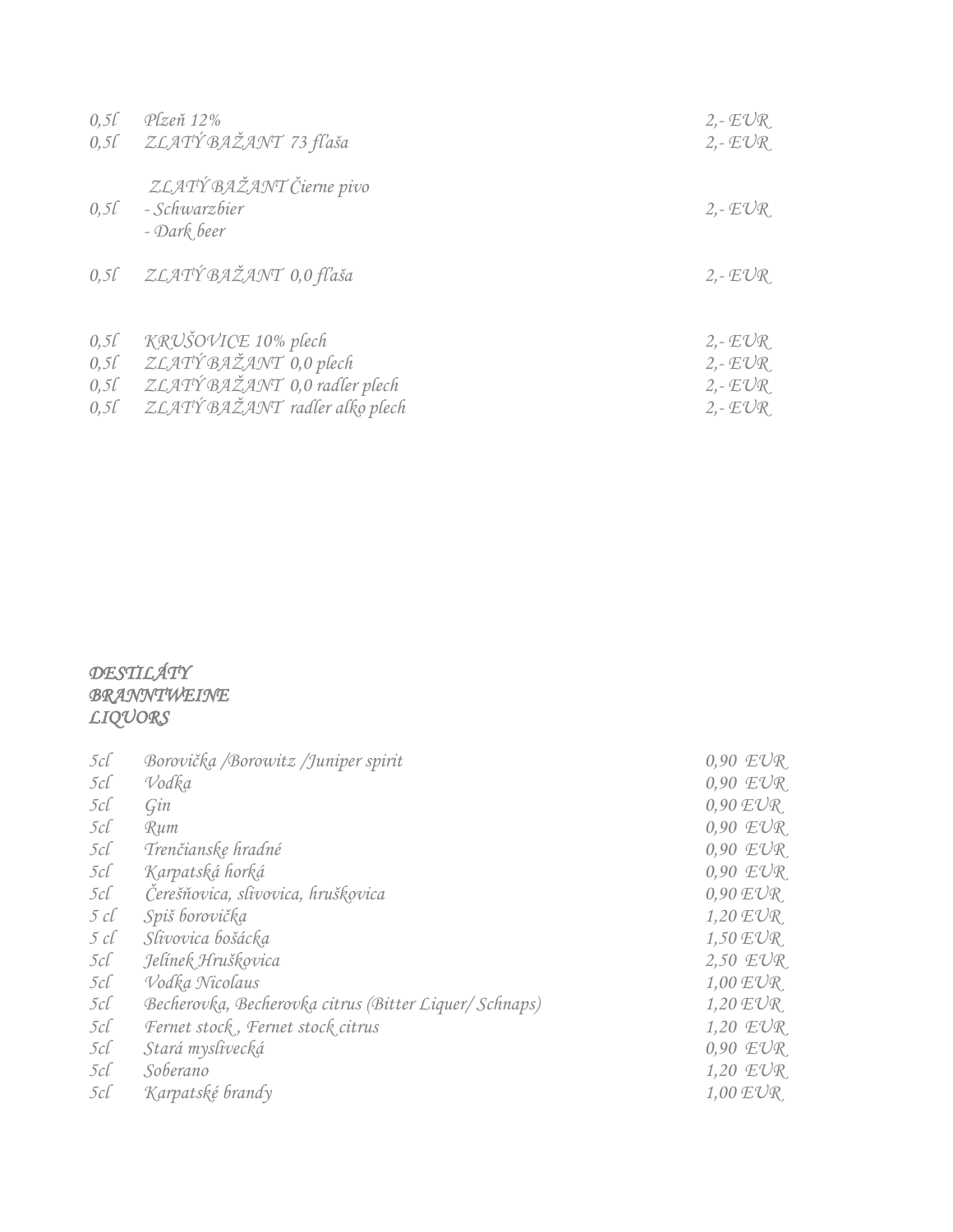| 5cl          | Karpatské brandy špeciál | $2,50$ $EVR$ |
|--------------|--------------------------|--------------|
| $5c\ell$     | Amundsen                 | $2,00$ $EVR$ |
| 5cl          | Beefeater                | $2,00$ $EVR$ |
| $5c\ell$     | Tequila Olmeca           | $2,00$ $EVR$ |
| $5c\ell$     | 7Crown                   | 1,20 EUR     |
| 5c           | Captain Morgan           | $2,00$ $EUR$ |
| $5c\ell$     | Metaxa *****             | $2,00$ $EUR$ |
| $4 \; c\ell$ | Jack Daniels             | $2,00$ $EVR$ |
| 4 cl         | Johnnie Walker           | $2,00$ $EVR$ |
| 4 cl         | Tullamor Dew             | $2,00$ $EVR$ |
| $4c\ell$     | Ballantines              | 2,00 EUR     |
| 4cl          | Jameson                  | $2,00$ $EVR$ |
| 4cl          | Jim Beam                 | $2,00$ $EVR$ |
| 4cl          | Four Roses               | $2,00$ $EVR$ |
| $4 \; c\ell$ | Bacardi                  | $2,00$ $EVR$ |
| 4 cl         | Diplomatico              | $3,00$ $EUR$ |
|              |                          |              |

*NEALKOHOLICKÉ NÁPOJE ALKOHOLFREIE GETRÄNKE NON-ALCOHOLIC DRINKS BOISSONS SANS ALCOOL* 

| $0,33\ell$ | Minerálka sklo<br>Mineralwasser<br>Mineral water          |      |               | $1,50$ $EUR$ |
|------------|-----------------------------------------------------------|------|---------------|--------------|
|            | 0,33l Cedrata sklo                                        |      |               | $1,50$ $EVR$ |
| $0,25\ell$ | Pepsi, Mirinda,, Seven up, Schweppes<br>Ľadový čaj, Vinea | sklo | $\mathcal{I}$ | $1,50$ $EVR$ |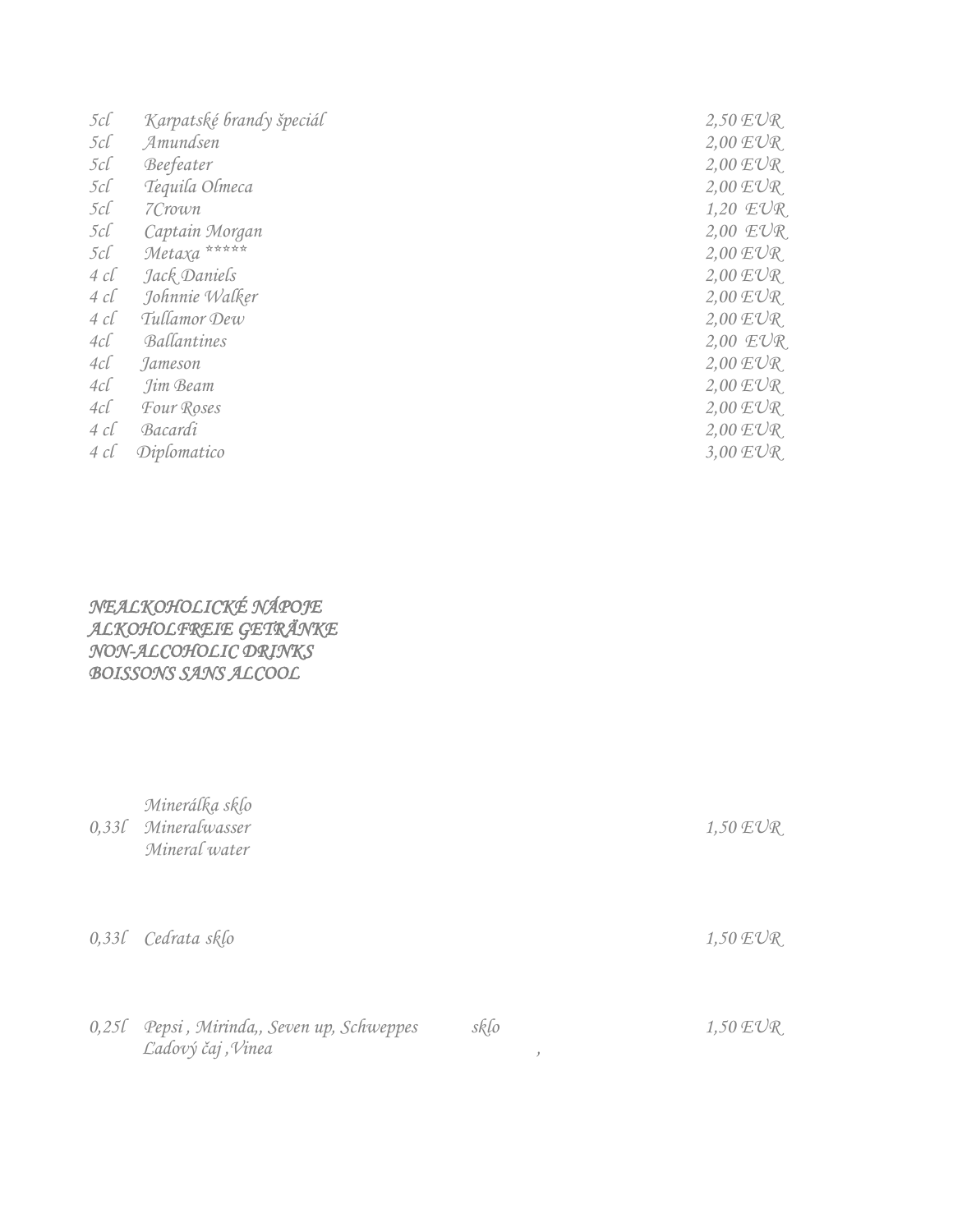| $0,2\ell$ | <i>Šťavy GRANINI /podľa ponuky/</i><br>sklo<br>Säfte GRANINI /nach Angebot/<br>Juices GRANINI /at offer/              | 1,70 $EVR$            |
|-----------|-----------------------------------------------------------------------------------------------------------------------|-----------------------|
|           | 0,25l Toma junior                                                                                                     | $1, -EUR$             |
|           | $0,25l$ Red bull plech                                                                                                | $2,40$ $EVR$          |
|           |                                                                                                                       |                       |
| $0,1\ell$ | KOFOLA čapovaná, /vom Fass, draught, a la pression /                                                                  | $0.35 \,\mathrm{EVR}$ |
| 0,1       | POCTIVÁ BAZA čapovaná, /vom Fass, draught, a la pression /                                                            | $0.35$ $EVR$          |
|           | TEPLÉ NÁPOJE<br>WARME GETRÄNKE<br><b>WARM DRINKS</b><br><b>BOISSONS CHAUDES</b><br>0,02 cl MONIN SIRUP                | $0,50$ $EVR$          |
| 7g        | Káva zalievaná, 8g cukor<br>Kaffee, 8g Zucker<br>Coffee, 8g sugar<br>Café turc, 8g sucre                              | $1,50$ $EUR$          |
| 7g        | Káva preso, 8g cukor<br>Espresso, 8g Zucker<br>Espresso, 8g sugar<br>Café presso, 8g sucre                            | $1,50$ $EUR$          |
| 7g        | Viedenská káva, 8g cukor, šľahačka<br>Wiener Kaffee, 8g Zucker, Schlagsahne<br>Wiener coffee, 8g sugar, whipped cream | $2 - E \mathcal{V} R$ |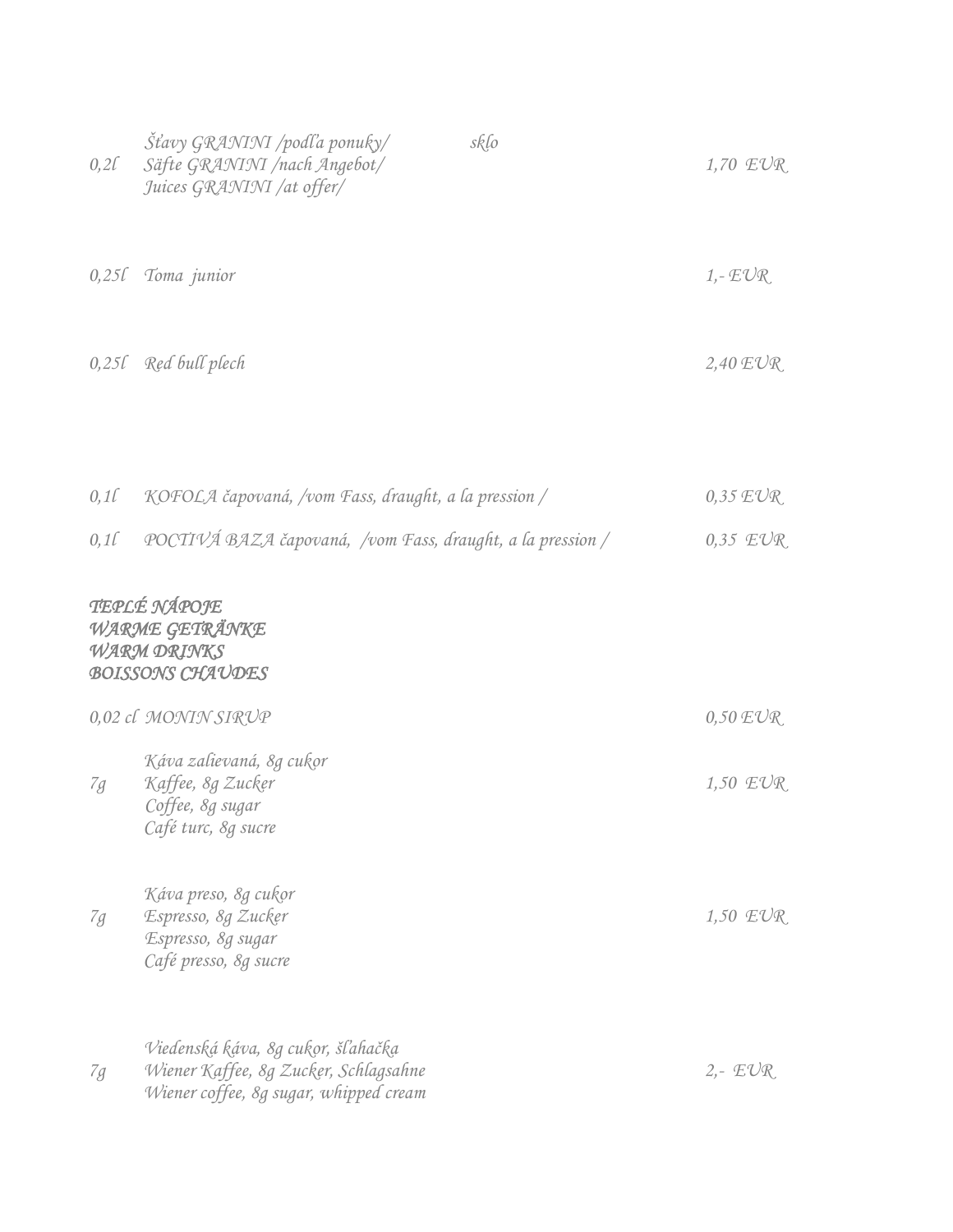|                                      | Café viennois, 8g sucre, créme chantilly                                                                                                   |           |              |
|--------------------------------------|--------------------------------------------------------------------------------------------------------------------------------------------|-----------|--------------|
| 7g                                   | Cappuccino                                                                                                                                 | $2 - EUR$ |              |
| 7g                                   | Caffe Latte                                                                                                                                |           | $2,50$ $EVR$ |
|                                      | Čaj /podľa ponuky/, 8g cukor<br>1,5-2,2g Tee /nach Angebot/, 8g Zucker<br>Tea /at offer/, 8g sugar<br>Thé /á offer/, 8g sucre              |           | $1,50$ $EVR$ |
| $0,2\ell$                            | Varené víno biele 2dcl, 8g cukor<br>Glühwein - weiss 2dcl, 8g Zucker<br>Mulled wine - white 2 dcl, 8g sugar<br>Cuisson vin blanc, 8g sucre |           | 1,40 EUR     |
| DOPLNKY<br>WEITERES<br><b>OTHERS</b> |                                                                                                                                            |           |              |
| $10\ensuremath{g}\xspace$            | Mlieko do kávy 7,12<br>Kaffeemilch<br>Coffee milk<br>Lait dans café                                                                        |           | $0,20$ $EVR$ |
| 20g                                  | Citrón<br>Zitrone<br>Lemon                                                                                                                 |           | $0.15$ $EUR$ |
| 20g                                  | Med<br>Honig<br>Honey<br>Miel                                                                                                              |           | 0,30 EUR     |
|                                      | Porcia šľahačky<br>7,12                                                                                                                    | 0,50 Eur  |              |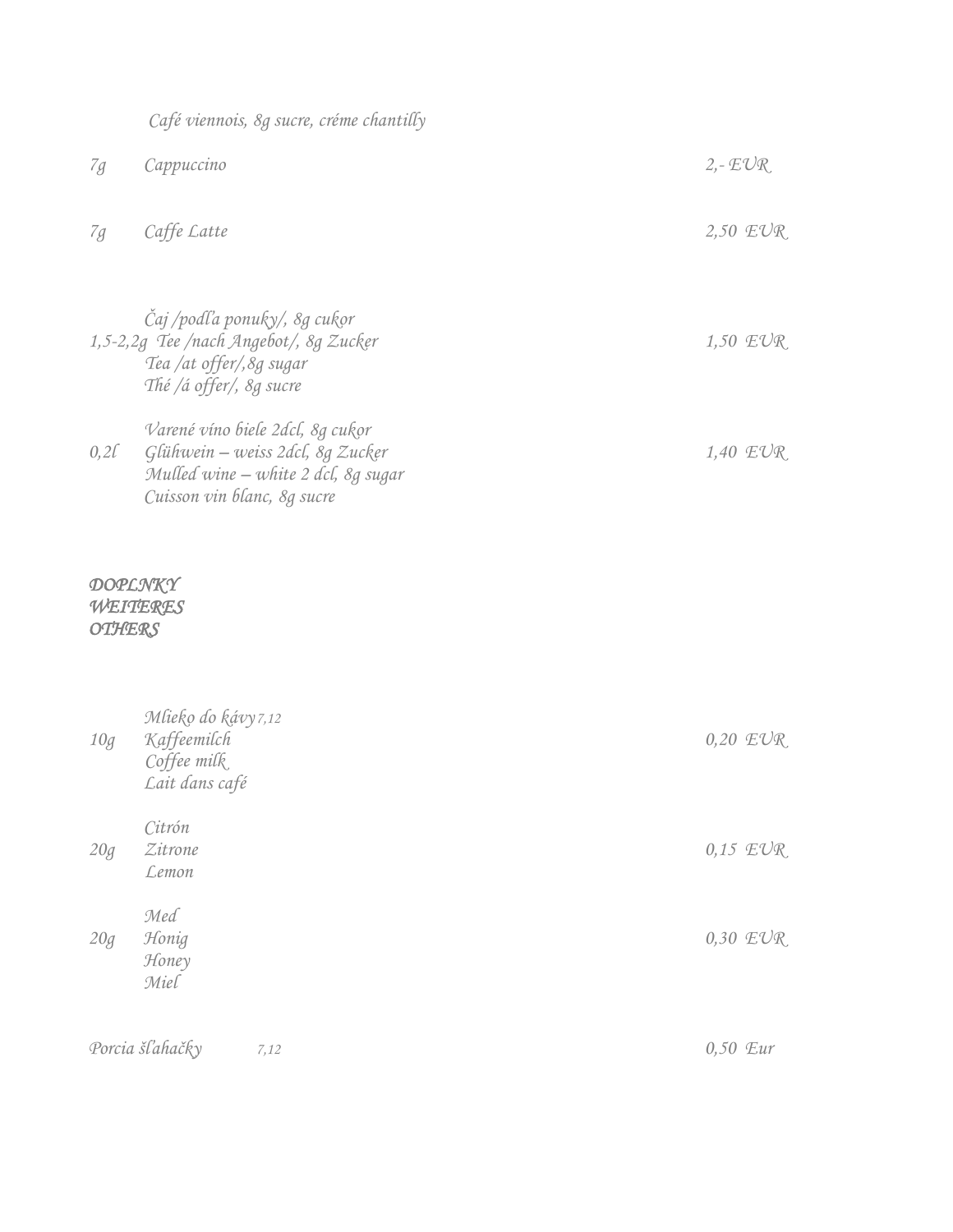## *BURGER menu*

### *Zámocký hovädzí burger (1,3,7,12)*

| domáca žemľa, 100%írske hovädzie mäso 150g, syr chedar, slanina<br>majonézový dressing, šalát kučeravý, rajčina, sterilizovaná uhorka,<br>cibul'a, BBQ dressing                        | $6 - EUR$          |
|----------------------------------------------------------------------------------------------------------------------------------------------------------------------------------------|--------------------|
| Hovädzí burger $(1,3,7,12)$<br>domáca žemľa, 100%írske hovädzie mäso 150g, syr chedar,<br>majonézový dressing, šalát kučeravý, rajčina, sterilizovaná uhorka,<br>cibul'a, BBQ dressing | $5,50$ $EUR$       |
| Kurací burger (1,3,7,12)<br>domáca žemľa, kuraci burger v trojobale,,<br>majonézový dressing, šalát kučeravý, rajčina, sterilizovaná uhorka,<br>cibul'a, TACO dressing                 | $5 - EUR$          |
| Bezlepková žemľa $(6,10)$                                                                                                                                                              | 1,- $\mathcal{FL}$ |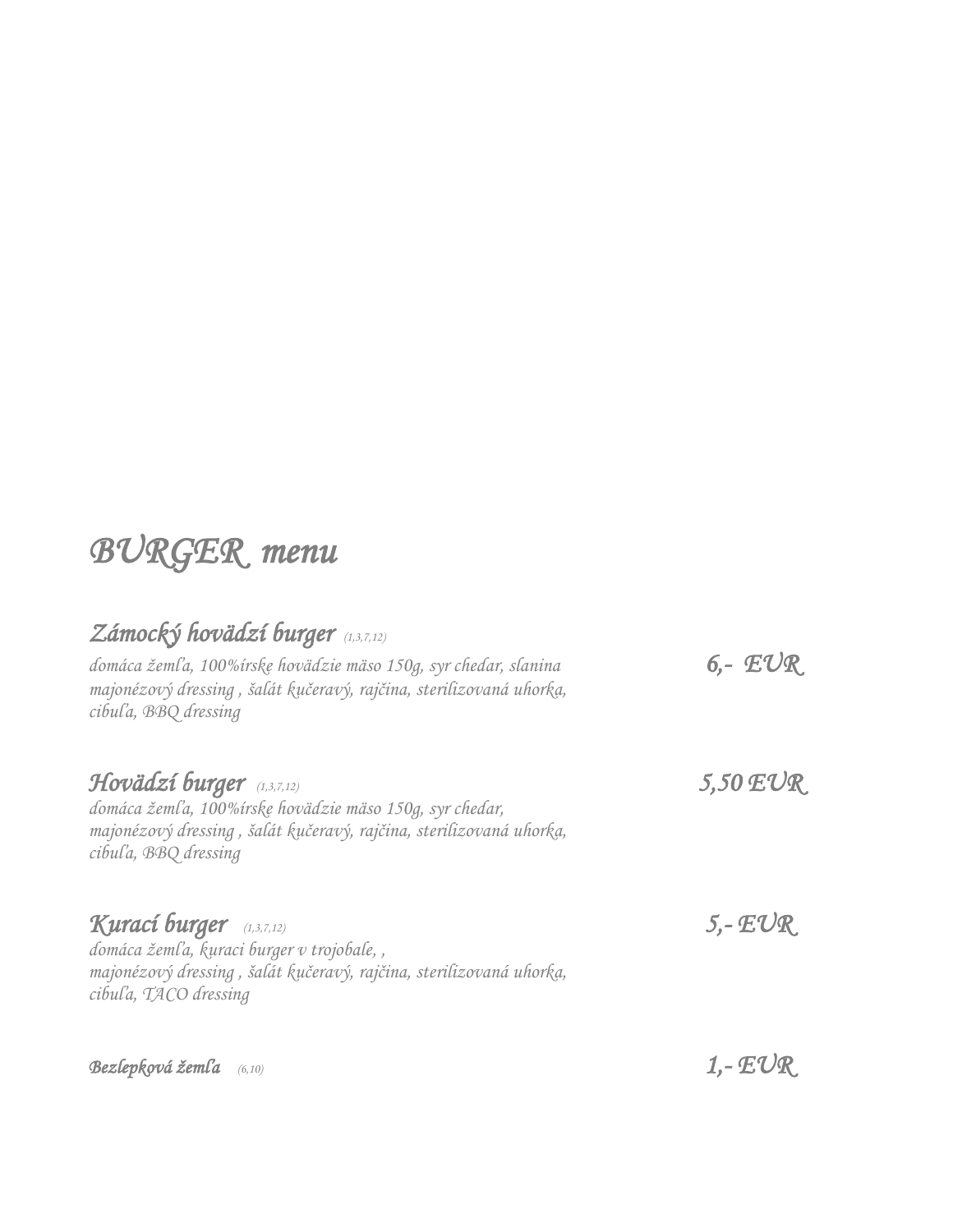| Hranolky 150g                         | 1,50 $EUR$               |
|---------------------------------------|--------------------------|
| Steakové hranolky 150g                | $2 - EUR$                |
| Batátové hranolky 150g                | $3. - EUR$               |
| Chedar $20g$ doblok $(7)$             | $0,50$ $EVR$             |
| Omáčka PIRI PIRI pikantná 50g (12)    | $1,$ - E $\mathcal{U}$ R |
| Omáčka BBQ 50g (12)                   | $1, -EUR$                |
| Omáčka hluzovková 50g (3,10,12)       | $1 - EUR$                |
| Omáčka slaninová 50g (3,10,12)        | $1 - EUR$                |
| Omáčka horčicovo-medová 50g (3,10,12) | $1 - EUR$                |
| Dressing cesnakový 50g $(3,7)$        | $1, -EUR$                |

*\_\_\_\_\_\_\_\_\_\_\_\_\_\_\_\_\_\_\_\_\_\_\_\_\_\_\_\_\_\_\_\_\_\_\_\_\_\_\_\_\_\_\_\_\_\_\_\_\_\_* 

# *Jedlá na akcie na objednávku*

| Šunkové rolky s chrenovou šľahačkou<br>Šunkové rolky plnené šalátom /parížskym, vlašským/<br>Toust zapekaný s kuracím mäsom 50g<br>Toust zapekaný s pikantným bravčovým mäsom 50g 1,3,7,12<br>Prosciutto, rukola, cherry rajčiny | 1, 3, 7, 12<br>1, 3, 7,              | $4, -$<br>$4, -$<br>$4, -$<br>$4, -$<br>$4, -$ | EUR<br>EUR<br>EUR<br>EUR<br>EUR         |
|----------------------------------------------------------------------------------------------------------------------------------------------------------------------------------------------------------------------------------|--------------------------------------|------------------------------------------------|-----------------------------------------|
| Banketka                                                                                                                                                                                                                         | 1, 3, 7                              |                                                | $0,40$ $EUR$                            |
| Jednohubka 1ks<br>Chlebíček obložený 1ks<br>Chlebíček obložený prosciutto1ks                                                                                                                                                     | 1, 4, 3, 7, 12<br>1, 3, 7<br>1, 3, 7 | 0,50<br>1,50<br>$2, -$                         | $E\mathcal{U}\mathcal{R}$<br>EUR<br>EUR |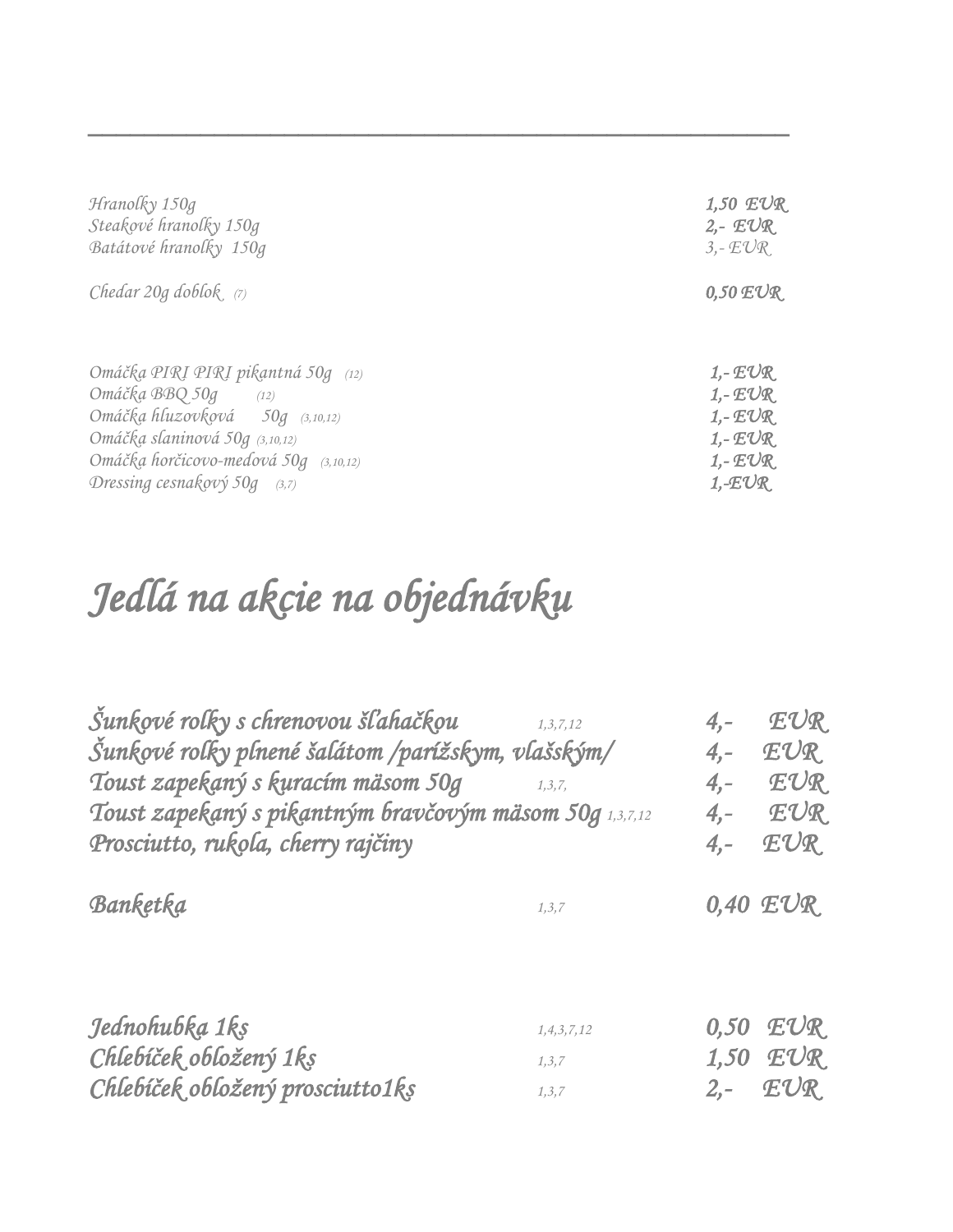| Guláš 0,33l                                             | 1, 12           | EUR<br>$4,-$                           |
|---------------------------------------------------------|-----------------|----------------------------------------|
| Kapustnica 0,33l                                        | 1,12            | $4,  EUR$                              |
| Pečené kurča 1štvť                                      |                 | $3,  EUR$                              |
| Plnka 100g                                              | 1, 3            | $2$ ,- $EUR$                           |
| Pečená kačica 1ks                                       |                 | $36 - EUR$                             |
| Dusená kapusta 200g                                     | 1, 12           | $2 - EUR$                              |
| Lokša 1ks                                               | 1,3             | 1,- $EUR$                              |
| Knedľa 160g                                             | 1, 3, 7         | $1,50$ $EUR$                           |
| Hovädzí tatarák 100g+3ks hrianka                        | 1,3,10,12       | 10,- EUR                               |
| Hovädzia roštenka 150g                                  | 1               | 10,- EUR                               |
| Bravčové údené pečené koleno bez kosti 100g 1,12        |                 | $3, - EUR$                             |
| <b>Bravčové BAVORSKÉ koleno s kosťou 100g</b> 1,12      |                 | $1,50$ $EUR$                           |
| Bravčové pečené rebrá 100g 1,12                         |                 | $1,20$ $EUR$                           |
| Jaternica, krvavnica 100g                               |                 | $2,  EUR$                              |
| Bravčové pečené mäso mix 100g                           |                 | $3 - \mathbb{E} \mathbb{U} \mathbb{R}$ |
| Bravčová roláda 100g                                    |                 | $4 - EUR$                              |
| Bravčová panenka 100g                                   |                 | $4 - EUR$                              |
| Steak z panenky v slaninovom kabátiku 150g +20g slanina |                 | $7 - EUR$                              |
|                                                         |                 |                                        |
| Zemiakový šalát slovenský 200g                          | 1, 3, 10, 12    | $2 - EUR$                              |
| Zemiakový šalát majonézový 200g                         | 1, 3, 7, 10, 12 | $2,50$ $EUR$                           |
| Obloženie zeleninové 150g                               |                 | $1,50$ $EUR$                           |
| Sterilizovaná zelenina 200g                             | 12              | $2,  EUR$                              |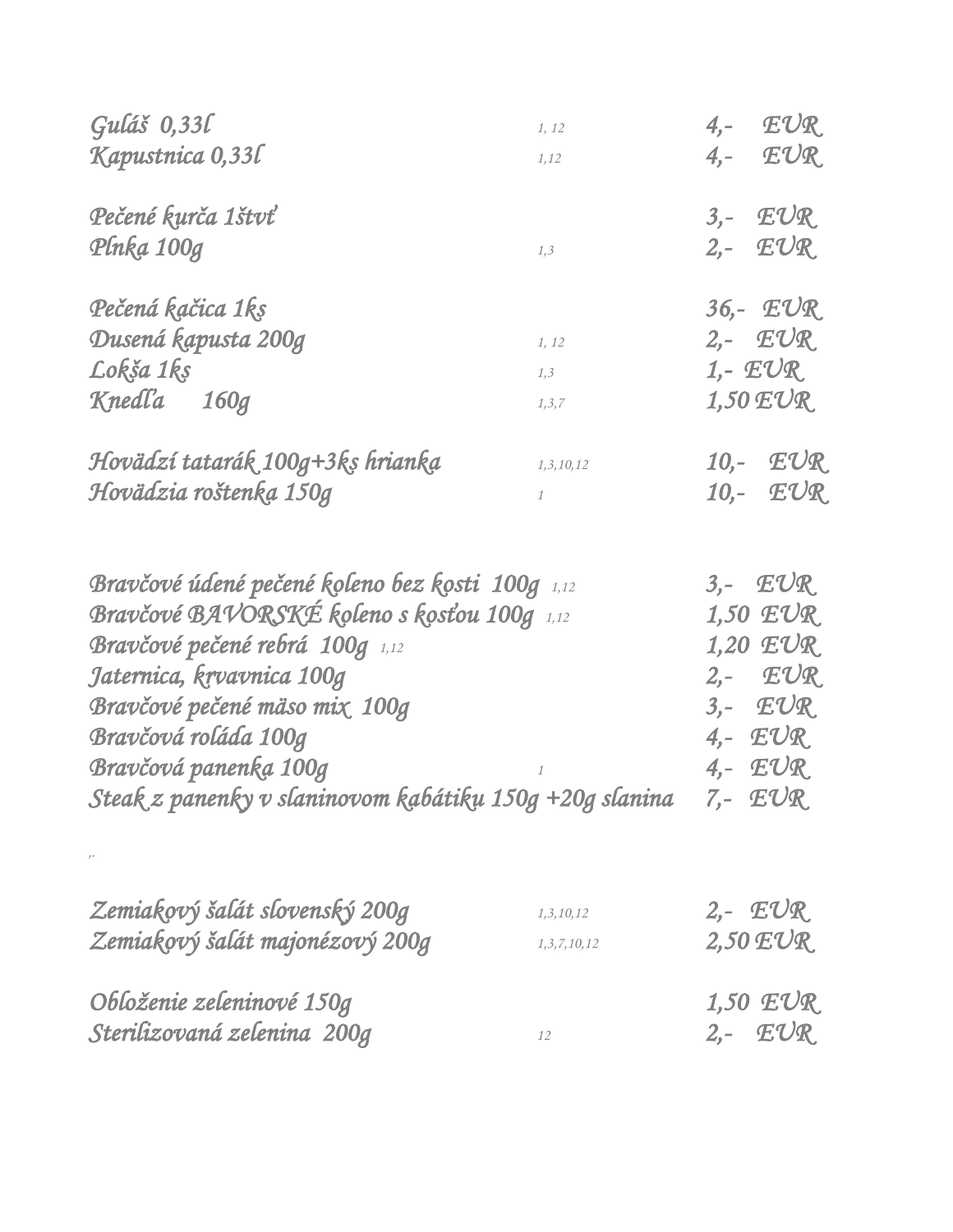| Misa obložená 1,7kg/6-7osôb | 1, 3, 7, 12 | 28,- $EUR$         |
|-----------------------------|-------------|--------------------|
| Chlieb 1ks                  | 1, 3, 7     | $0,20 \text{ EVR}$ |
| Pečivo 1ks                  | 1, 3, 7     | $0.30$ $EUR$       |
| Pagáč 30g                   | 1, 3, 7     | $0.50$ $EUR$       |
| Pagáč 50g                   | 1, 3, 7     | $0.90$ $EVR$       |
| Banketka 20g                | 1, 3, 7     | $0,40$ $EUR$       |
| Osúch cesnakový 115g        | 1, 3, 7     | $1,00$ $EUR$       |
| Ovocná misa 1,5kg           |             | 20,- $EUR$         |
| Domáca štrúdľa 100g         | 1, 3, 7, 12 | $1,50$ $EUR$       |
| Dezert 120g                 | 1, 3, 7, 12 | $2,  EUR$          |

# *KVÁSKOVÝ LANGOŠ 180G 2,70*

*\_\_\_\_\_\_\_\_\_\_\_\_\_\_\_\_\_\_\_\_\_\_\_\_\_\_\_\_\_\_\_\_\_\_\_\_\_\_\_\_\_\_\_\_\_\_\_\_\_*

*+dobloky*

| Kuracie marinované krídelká 270g/4ks | 3,50 |
|--------------------------------------|------|
| Kuracie chrumkavé krídelká 270g/4ks  | 3,50 |
| Nuggetky Kuracie 200g/9 ks           | 5,50 |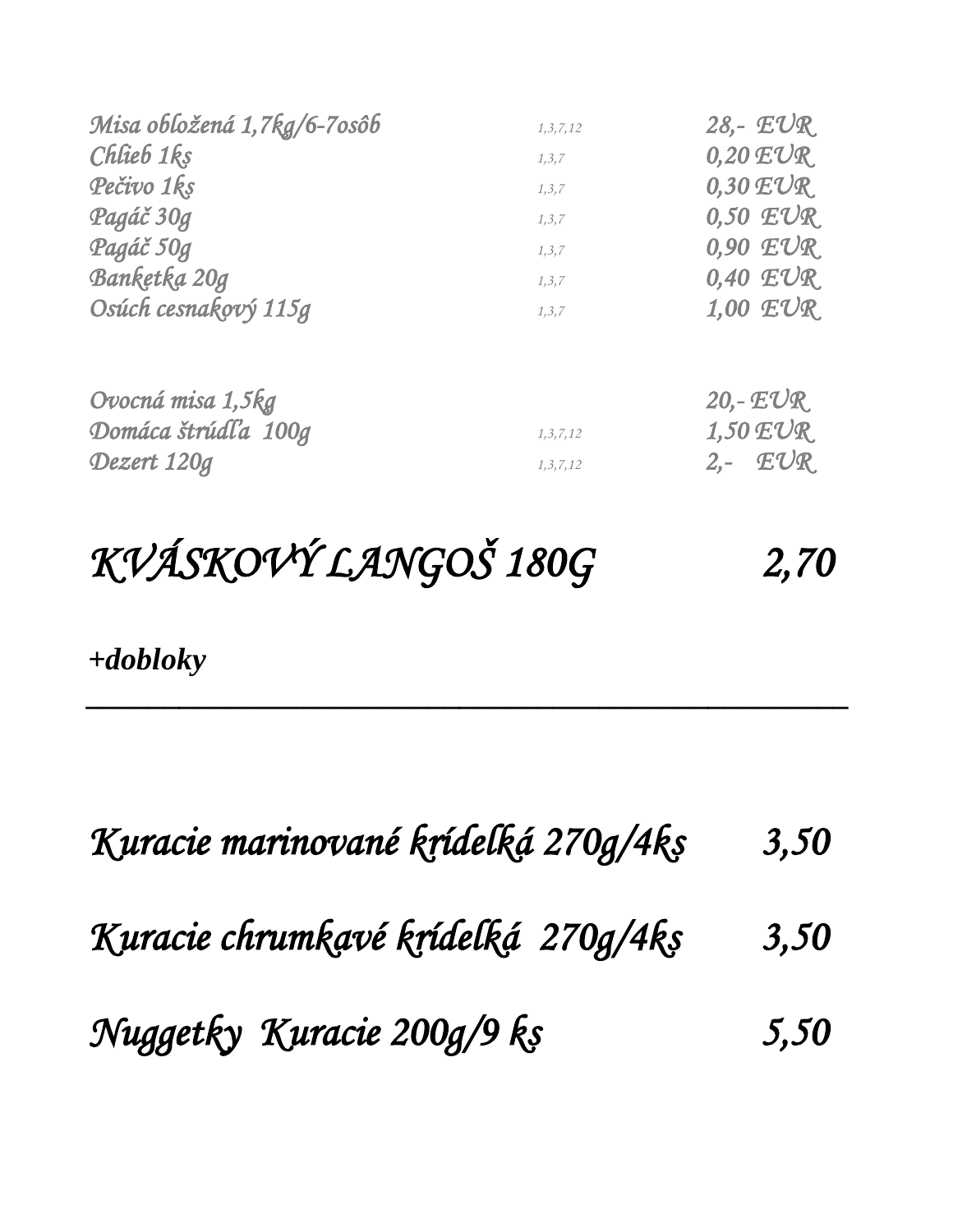*Steakové hranolky 150g 2,- Batátové hranolky 150g 3,- Dressing 50g 1,- /BBQ Chicken wings 4 pcs, Pommes-frites 150g, dressing 50g/* 

*Váha mäsa je uvádzaná v surovom stave.* 

### *Jedlá v jedálnom lístku obsahujú, alebo môžu obsahovať nižšie uvedené alergény:*

- *1. Obilniny obsahujúce lepok ( t.j. pšenica, raž, jačmeň, ovos, špalda, kamut alebo ich hybridné odrody ).*
- *2. Kôrovce a výrobky z nich.*
- *3. Vajcia a výrobky z nich.*
- *4. Ryby a výrobky z nich.*
- *5. Arašidy a výrobky z nich*
- *6. Sójové zrná a výrobky z nich.*
- *7. Mlieko a výrobky z neho.*
- *8. Orechy, ktorými sú mandle, lieskové orechy, vlašské orechy, kešu, pekanové orechy,para orechy, pistácie, makadanové orechy a queenslandské orechy a výrobky z nich.*